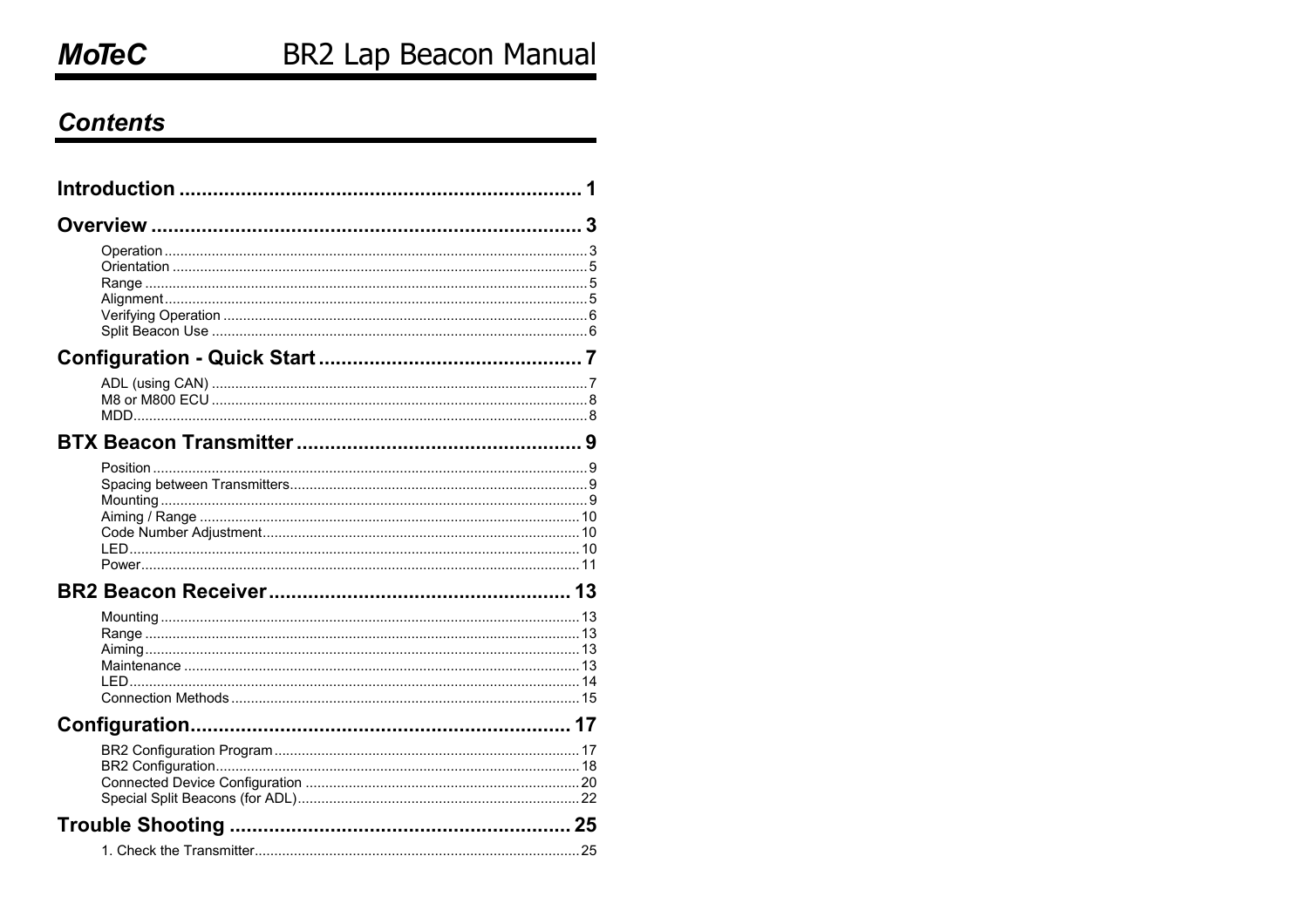| 29 |
|----|
|    |
|    |
|    |
|    |
|    |
|    |
|    |
|    |
|    |
|    |
|    |
|    |

#### **Copyright -** *MoTeC* **Pty Ltd - 2002**

The information in this document is subject to change without notice.

While every effort is taken to ensure correctness, no responsibility will be taken for the consequences of any inaccuracies or omissions in this manual.

6 June, 2003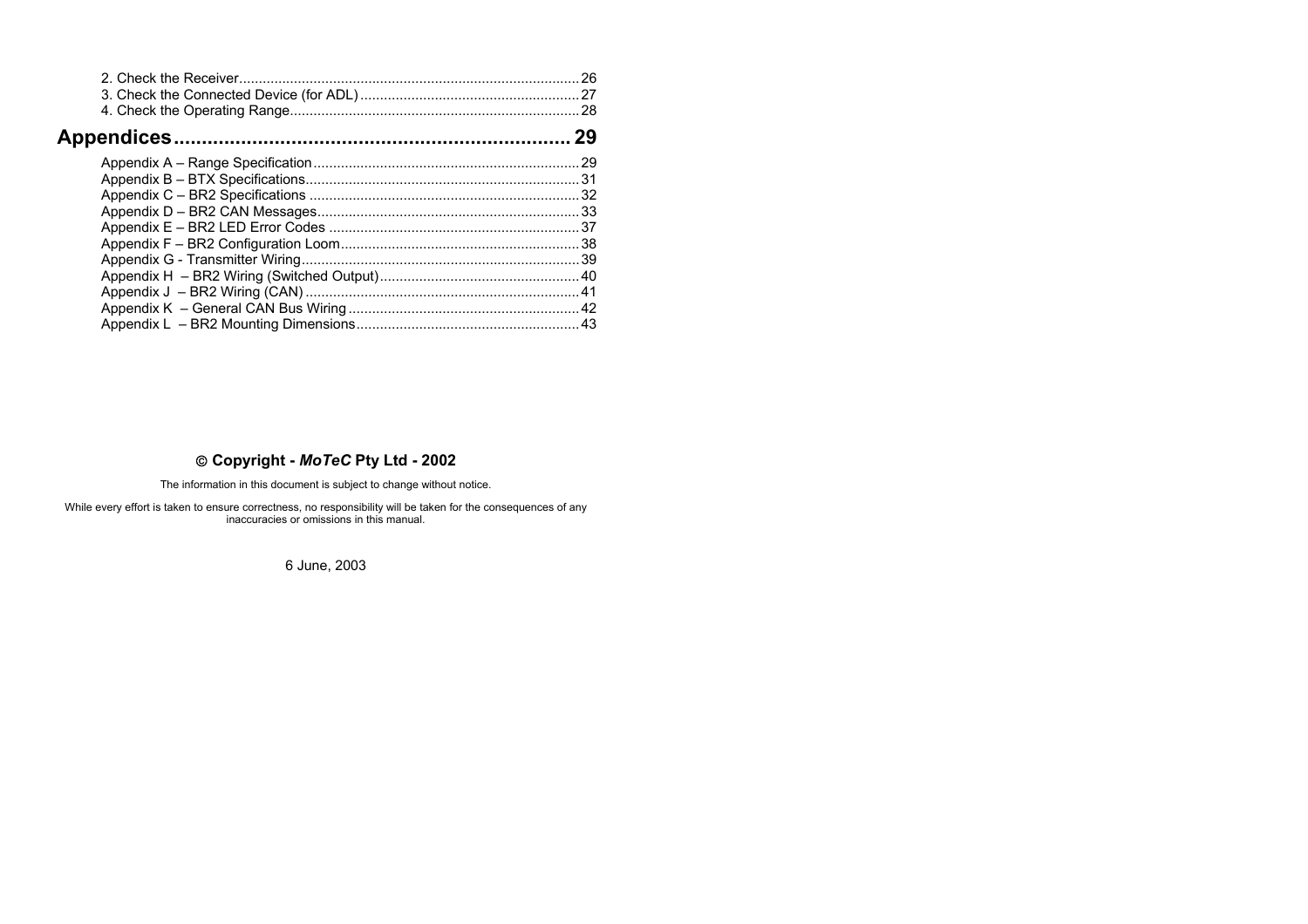## **Introduction**

This manual covers the operation of the *MoTeC* Lap Beacon system.

The *MoTeC* Lap Beacon system consists of a Beacon Transmitter (BTX) and a Beacon Receiver (BR2).

The Beacon Transmitter is mounted beside the track and the Beacon Receiver is fitted in the vehicle and connected to a Data Logging or Engine Management system.

The Lap Beacon system is used to mark the start of a lap. This can be used by a display to show the driver lap times and lap number and can be used by a data logging system for lap time and start of lap information. The Lap Beacon may also be used to generate split times by placing multiple transmitters around the race circuit.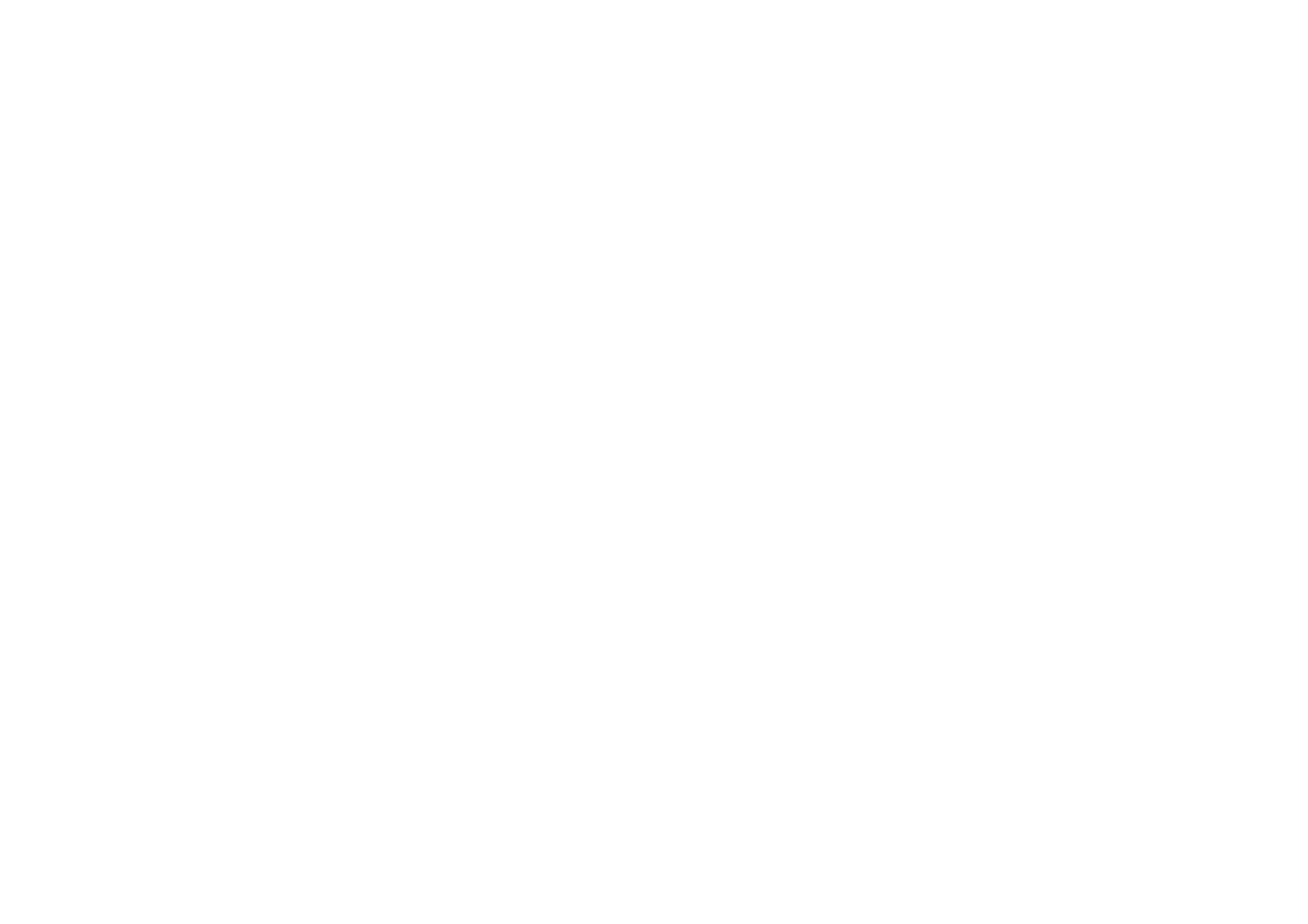## **Overview**

## *Operation*

The Beacon Transmitter emits a narrow infrared beam, which is encoded with a number that will only be detected by a receiver system with the same number. There must be no obstacles between the receiver and the transmitter.

### *Code Number*

The *MoTeC* Lap Beacon has 1000 different code numbers. The code number allows the beacon system to ignore all transmitters other than one with the correct code number.

### *Recommended Code Number Settings*

The *Mode* switch is used to avoid two teams in different race categories from using the same beacon code.

- 999 is reserved for a master beacon that can be setup for the use of anyone at a race meeting.
- Modes E and F are for use with Pi 2 and Pi 4 equipment respectively.

### *Transmitter*

The code number is selected by setting the *Mode* & *ID* (Tens & Units) switches inside the transmitter to the desired number as mentioned above.

To access the switches first disconnect the power then undo the four screws and remove the front cover of the unit.

### *Receiver*

The BR2 Beacon Receiver has two different connection methods: CAN Bus or Switched Output. The setup requirements of the Receiver are different depending on which connection method is used.

*Note:* DO NOT remove the cover of the BR2, there are no configuration switches inside.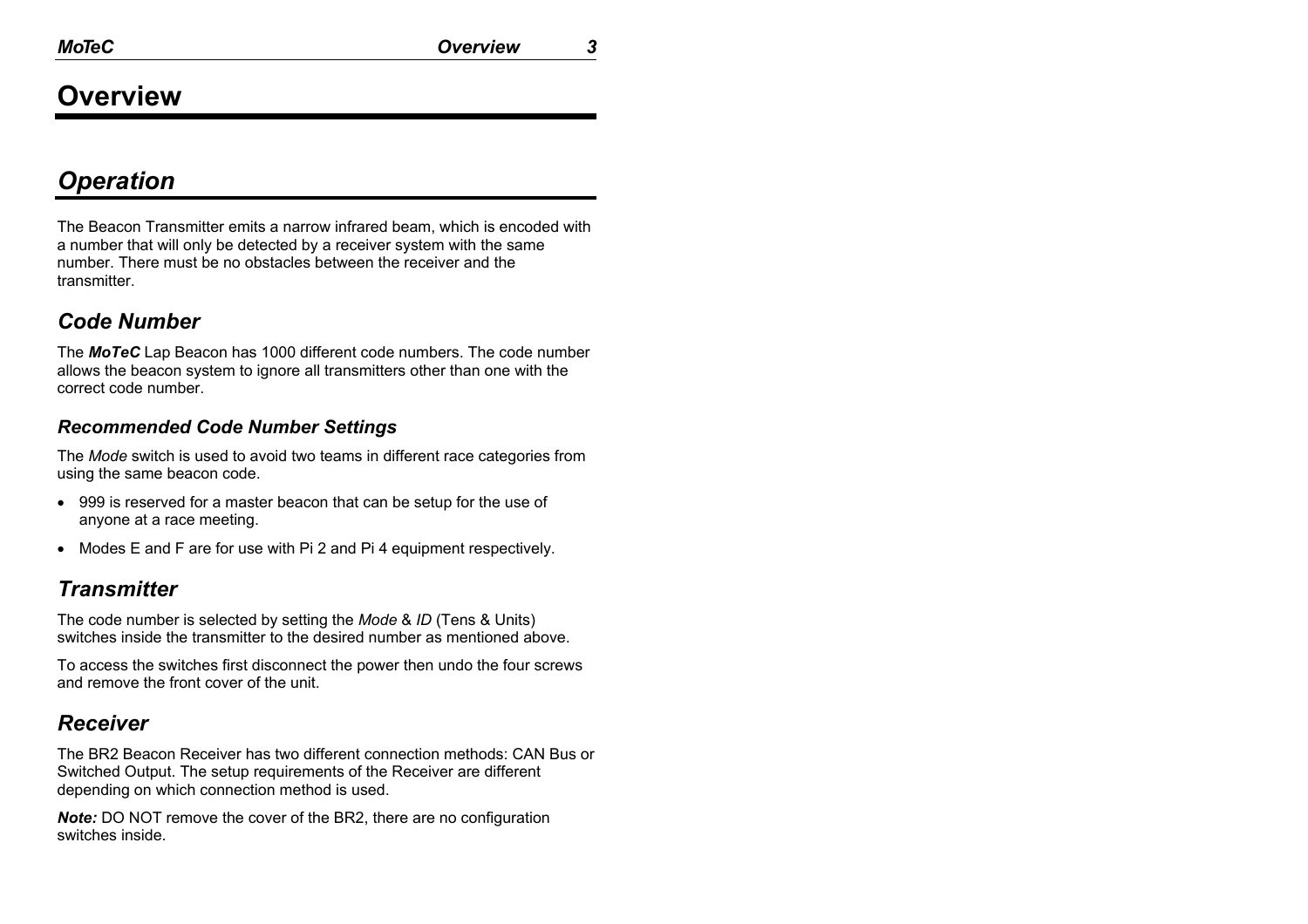#### *CAN Bus Connection Method*

This is the recommended method for use with the *MoTeC* ADL, and the only method for use with an MDD.

When the receiver detects any Beacon Transmitter it sends the transmitter number to the connected device via the CAN Bus.

#### *ADL*

The ADL must be configured to use the same *Mode* and *ID* as the Transmitter. All other beacon transmitters will be ignored.

The BR2 Beacon Receiver does not normally require the configuration to be changed when used with an ADL. See the *Beacon Receiver* section for more detail.

#### *MDD*

The MDD does not require configuration however a special configuration method is required for the Beacon Receiver when used with the MDD. This is done using the BR2 Configuration program. See the *Beacon Receiver* section for more detail.

#### *Switched Output Connection Method*

This method is used for other *MoTeC* devices that do not support the CAN Bus connection method such as the *MoTeC* M8 and M800 ECU.

The BR2 must be configured to only recognise a particular beacon. This is done using the BR2 Configuration program.

When the BR2 detects a transmitter with a matching *Mode* and *ID*<sup>a</sup> signal is sent to the connected device via the switched output.

See the *Beacon Receiver* section for more detail.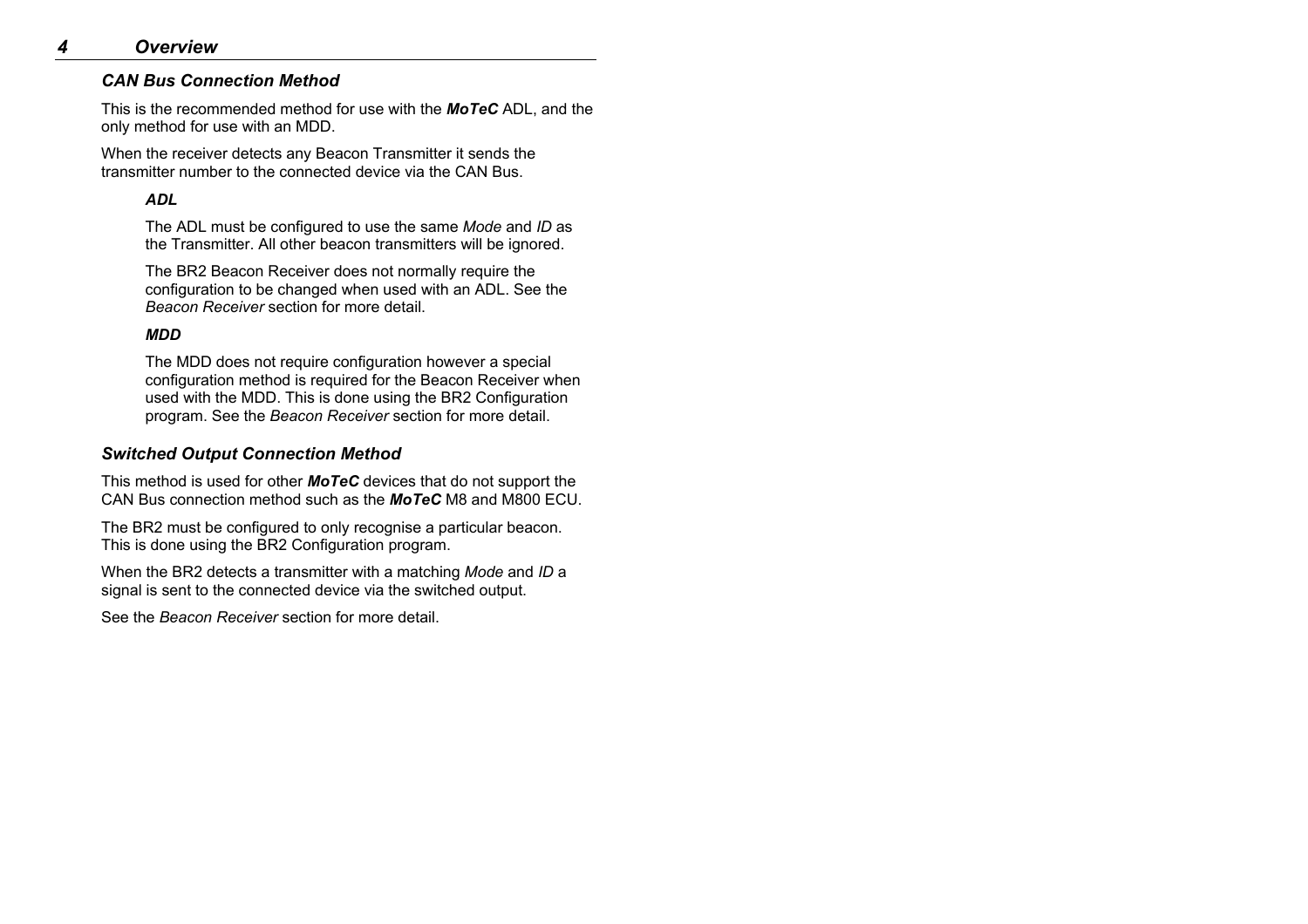## *Orientation*

The transmitter and receiver must be oriented as shown below.

There must be no obstacles between the receiver and the transmitter.



## *Range*

The *MoTeC* Lap Beacon system has a range of up to 40m (130ft).

*Note:* If the receiver is aimed through tinted glass or tinted acrylic sheet (Plexiglass/Perspex) the range may be reduced substantially. This needs to be checked for the particular installation by checking the operating range. Clear glass or clear acrylic sheet is normally OK.

In all cases the range should be tested to ensure that it is at least 1.5 times the required range. For example, if a range of 10m is required then the tested range must be at least 15m. The additional range allows a margin to ensure that a reliable signal is received under all conditions.

See *Appendix A – Range Specification* for more detail.

## *Alignment*

Both the transmitter and receiver must be aligned to within 5° of optimum (preferably 2°)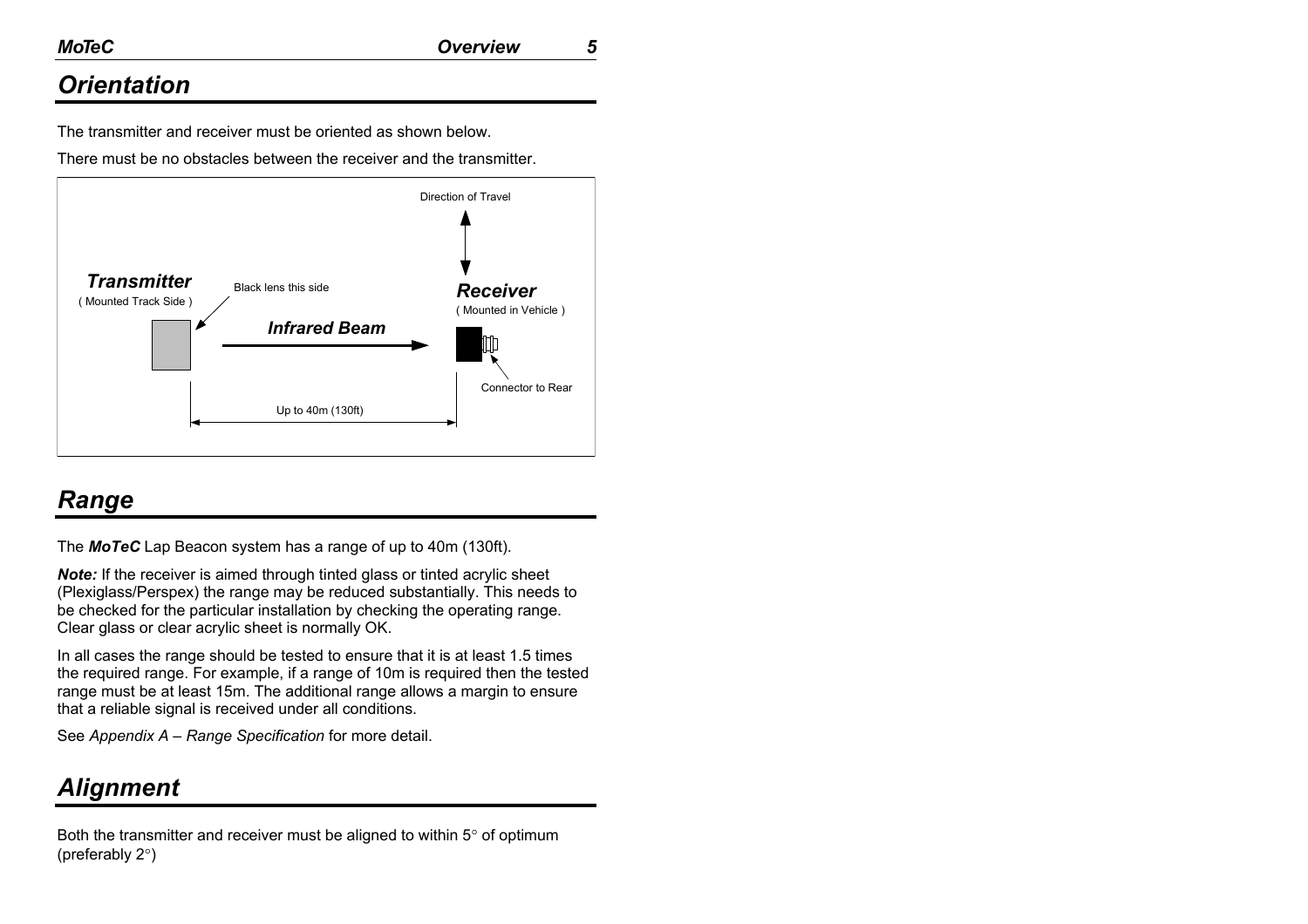## *Verifying Operation*

See the *Trouble Shooting* section for test procedures.

## *Split Beacon Use*

The *MoTeC* Lap Beacon may also be used to generate split times by placing multiple transmitters around the race circuit. Commonly these are given the same *Mode* setting but different *ID's*. In this case the ADL will treat all beacons matching the configured *Mode* value as split beacons.

Alternatively, if you wish to use only some beacons as split beacons, or use beacon transmitters with different *Mode* settings, then these must be listed using the Advanced Configuration of the BR2 setup software. This is used to re-map the beacons to a common *Mode* number.

Split beacons are generally only suitable for private practice, however beacon *Mode* 9 has been allocated specifically for split beacon use. It is important to ensure that only the beacons for split usage are operating on *Mode* 9 otherwise unexpected beacon signals may be received. Beacon number 999 has been reserved as a master beacon, therefore this *ID* should generally be used as the lap beacon. The software for the connected device will normally need to know the number of the transmitter that marks the start of the lap.

The receiver setup requirements depend on the connection method. See the *Beacon Receiver* section for more detail.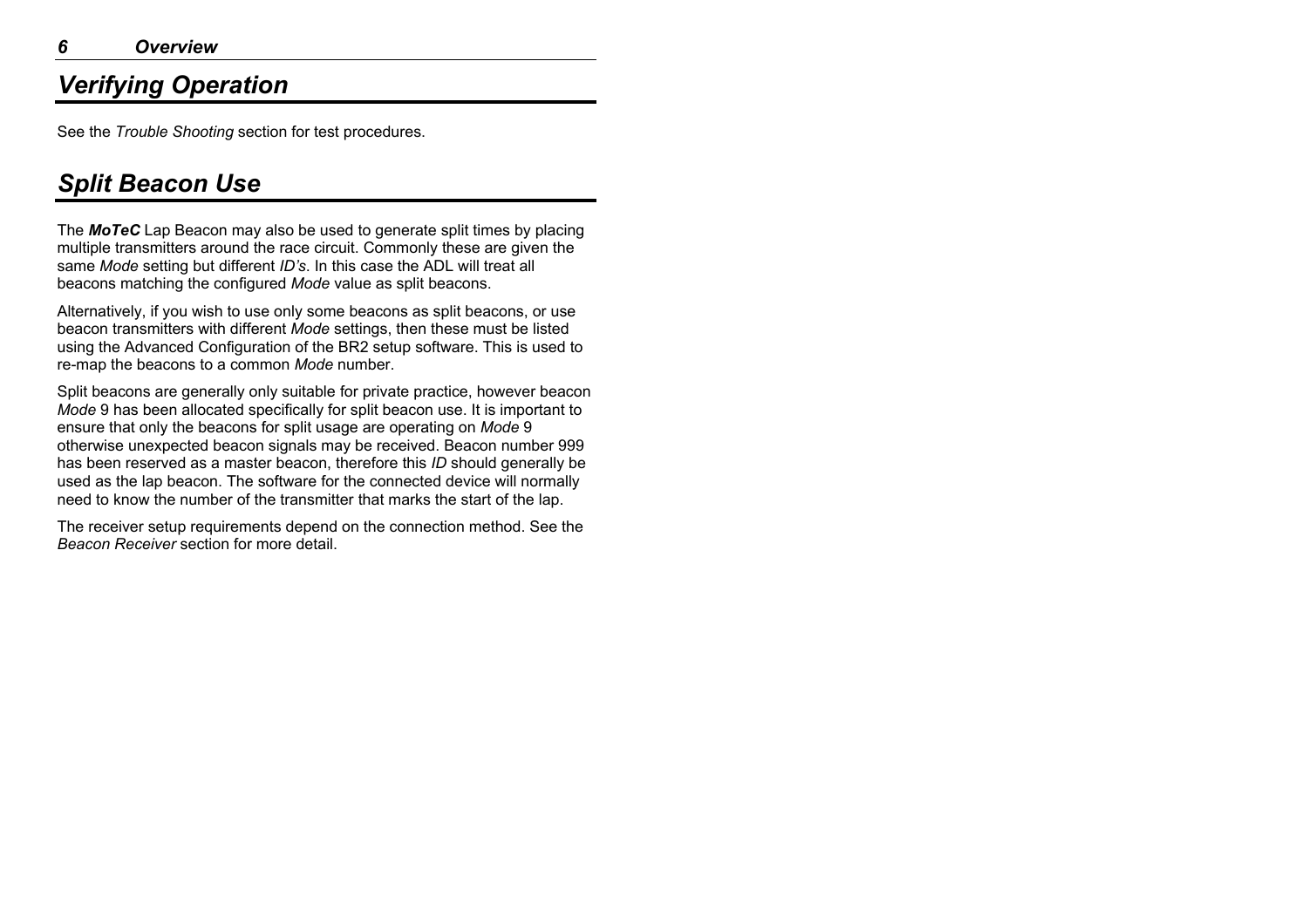## **Configuration - Quick Start**

This section is for users who are familiar with the *MoTeC* system of lap timers and briefly covers the configuration required to connect the BR2 to various *MoTeC* devices without the presence of split beacons.

More detailed information is available in the *Configuration* section.

## *ADL (using CAN)*

The CAN connection method is the recommended method for connecting the BR2 to the ADL and is detailed here.

The beacon *Mode* and *ID* do not need to be set in the BR2, instead they are set in the ADL. This is possible because the BR2 informs the ADL of all beacons that it sees, this allows the ADL to decide which beacon to use.

The BR2 can also be connected using the Switched Output method, as detailed in the *Configuration* section.

### *BR2 Configuration*

Normally the configuration does not need to be changed since CAN operation is the factory default and the *Mode* and *ID* do not need to be entered in the BR2.

### *ADL Dash Manager Version*

Ensure that the Dash Manager Install is version 2.10F2 or higher and that the latest firmware has been sent to the ADL.

### *ADL Lap Time and Number Setup*

Set the *Beacon Type* to 'BR2 (on CAN)' and set the *Mode* and *ID* to match the Transmitter.

### *ADL BR2 CAN Communications Template*

The ADL must have the BR2 CAN communications template loaded. The template can be loaded in the *Inputs | Communications Setup* on one of the CAN tabs.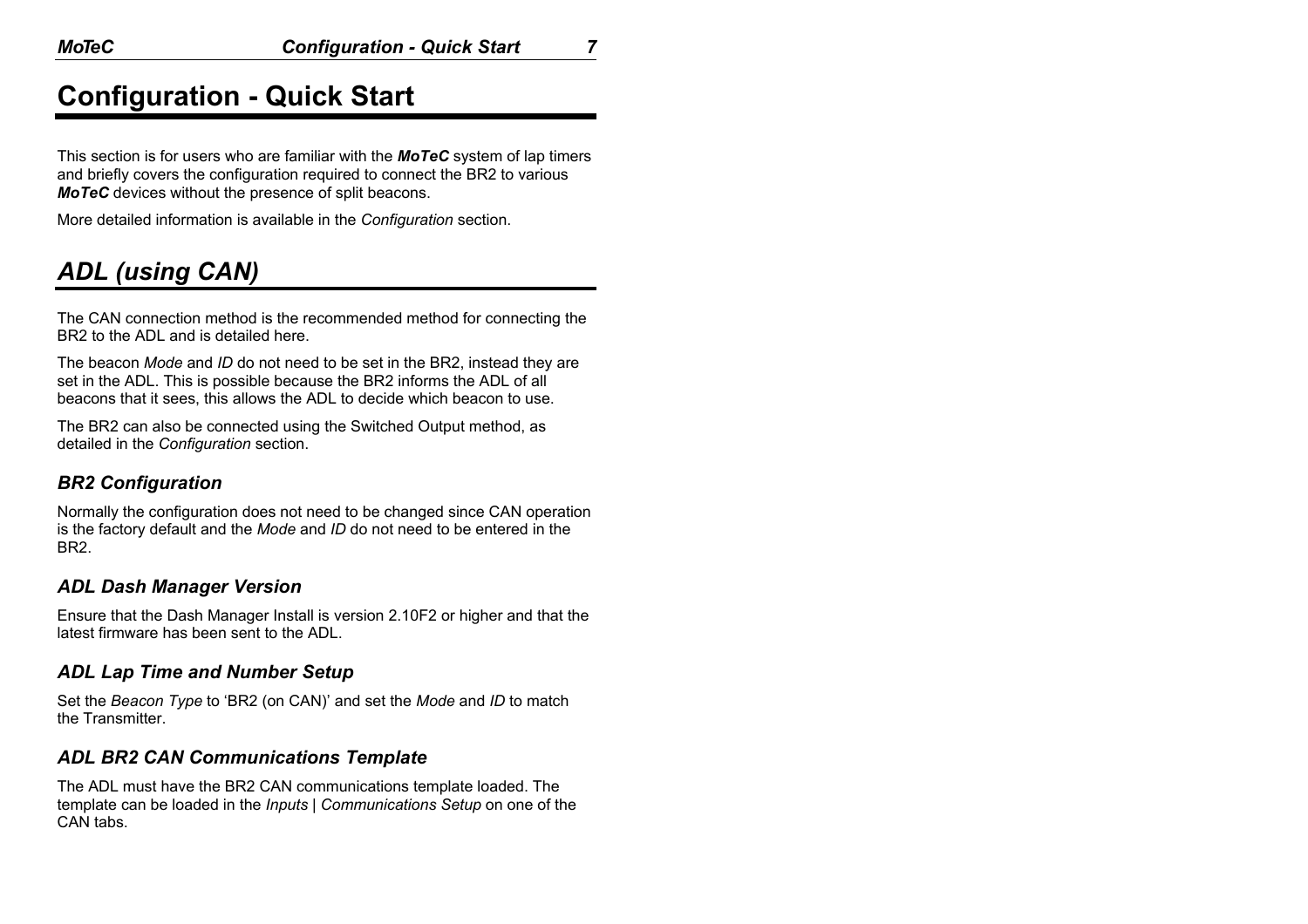### *8 Configuration - Quick Start*

*Note:* The 'Beacon' channel must be ticked on. In older configurations the Beacon channel may already be assigned to a digital input, in this case the beacon must be deleted from the Digital Input so that the beacon channel can be ticked on in the CAN setup.

### *Diagnostic Channels*

The BR2 sends a large number of diagnostic messages to the connected device, in the standard BR2 CAN template most of these are turned off. To use the additional messages tick them on in the CAN setup.

## *M8 or M800 ECU*

The BR2 must be configured for Switched Output and the *Mode* and *ID* of the Beacon Transmitter must be entered.

The ECU must have a digital input configured for beacon operation. The polarity must be set to 'Active when input low'.

See the *Configuration* section for more detail.

## *MDD*

The BR2 must be configured to use the CAN connection. Additionally the BR2 Advanced Configuration settings must also be enabled and the *Mode* and *ID* entered as the first (and normally the only) beacon in the *Advanced Configuration Settings* list.

This will require use of the BR2 Configuration Program that is installed with Dash Manager version 3.00 and later.

*Note:* To add the *Mode* and *ID* to the list under *Advanced Settings*, the *Mode* and *ID* must first be selected then the *Add* button must be clicked which will copy the settings to the list.

The MDD itself does not require configuration.

See the *Configuration* section for more detail.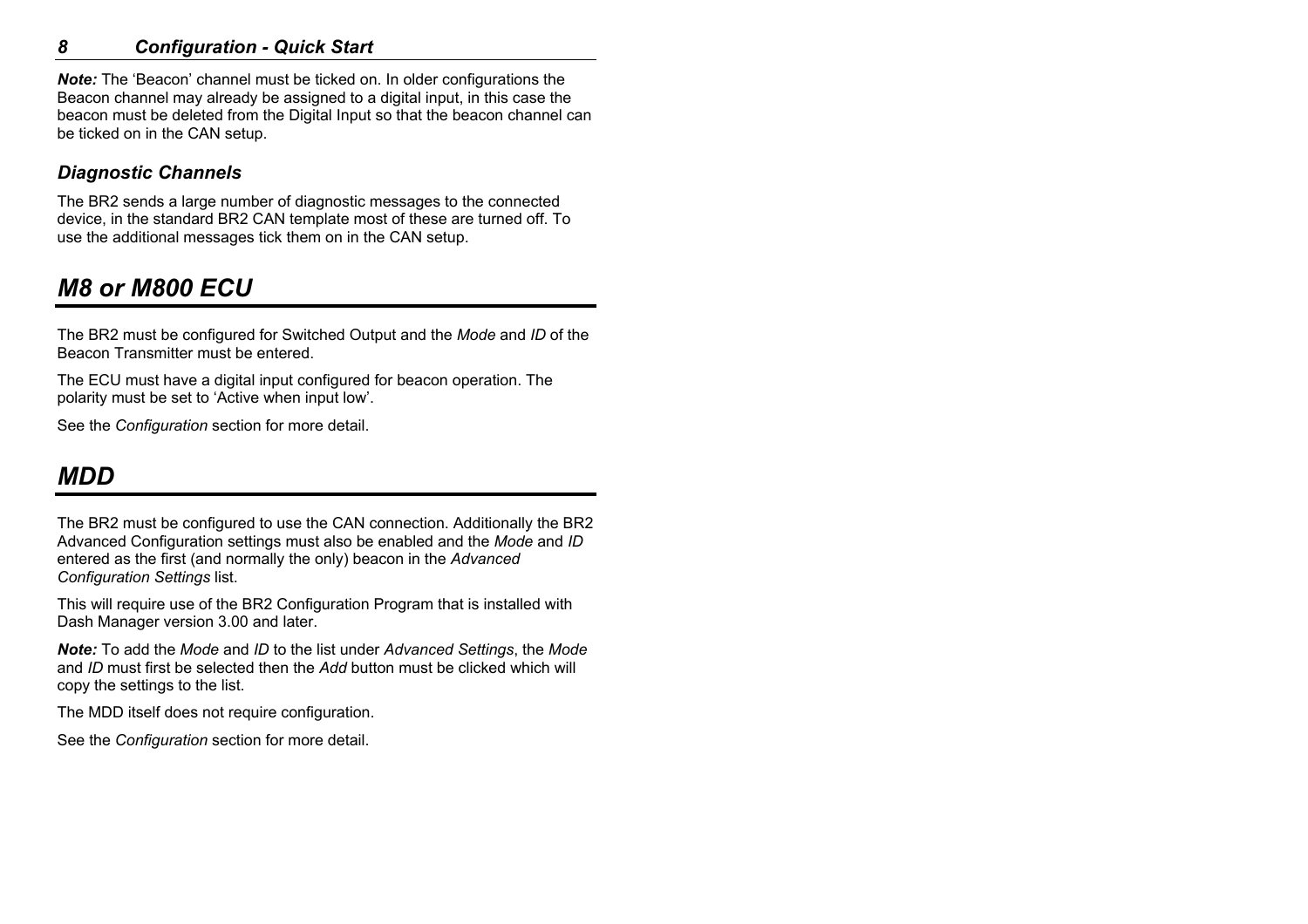## **BTX Beacon Transmitter**

### *Position*

The beacon transmitter may be placed at any point around the track.

- It is recommended that the beacon transmitter is always placed in the same position at a particular track. This avoids offsets when data from a previous session needs to be compared with the current data. If the same position cannot be used then the *MoTeC Interpreter* software can compensate for the offset in the beacon position.
- To ensure that the lap time recorded is the same as the official lap time, the beacon transmitter should be placed close to the official timing point – normally located at the start/finish line.

## *Spacing between Transmitters*

The spacing between adjacent transmitters must be at least 6m (20ft) to avoid the signals from each transmitter conflicting with each other. This also includes other manufacturers' beacons that emit an infrared beam.

## *Mounting*

The beacon transmitter has 4 holes outside the sealing ring of the case. These holes may be used to mount the unit to a backing plate. Note that the backing plate should include a hole so that the power LED is visible.

Note that any mounting system must ensure that the case remains watertight.

The transmitter should not be mounted in an enclosed case as very high temperatures can cause a reduction in transmission power.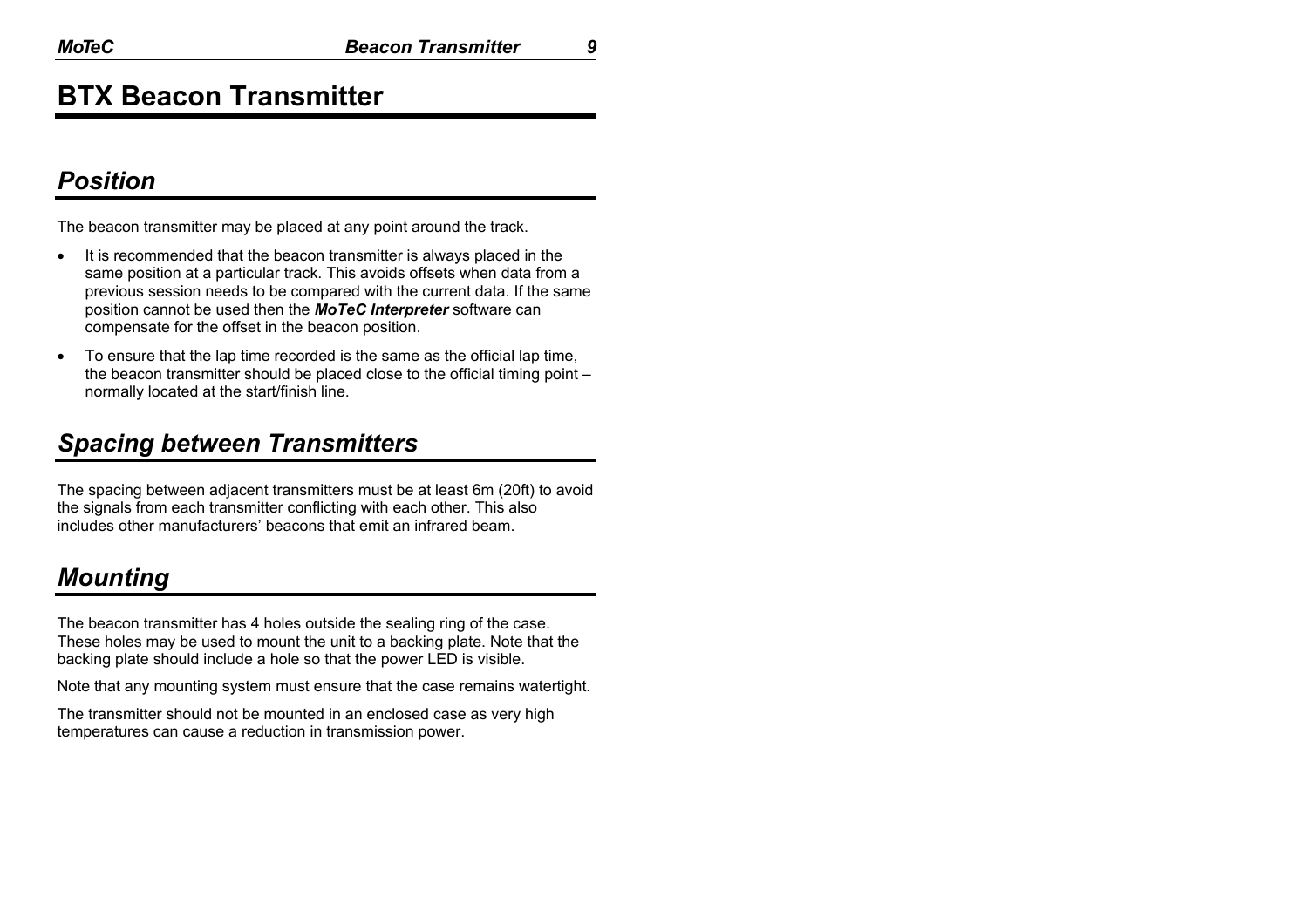## *Aiming / Range*

The Beacon Transmitter must be aimed so that the infrared beam is parallel to the road and at the same height above the road as the vehicle receiver, therefore the mounting system must be capable of height and tilt adjustment.

The unit must be mounted within 5 degrees (2 degrees preferred) of optimum.

### *Beam Pattern*

The approximate infrared beam pattern is shown below. The pattern shows the limits of operation.



## *Code Number Adjustment*

Turn the power off before adjusting the code number to avoid accidental damage to the electronics.

The code number is set using the rotary switches inside the unit. To access the switches remove the 4 screws from the front cover of the unit.

## *LED*

The LED has three colours that have the following meanings:

| <b>Green</b> | OΚ                                    |
|--------------|---------------------------------------|
| Orange       | Low battery voltage (Less than 10.5V) |
| I Red        | Fault or very low battery voltage     |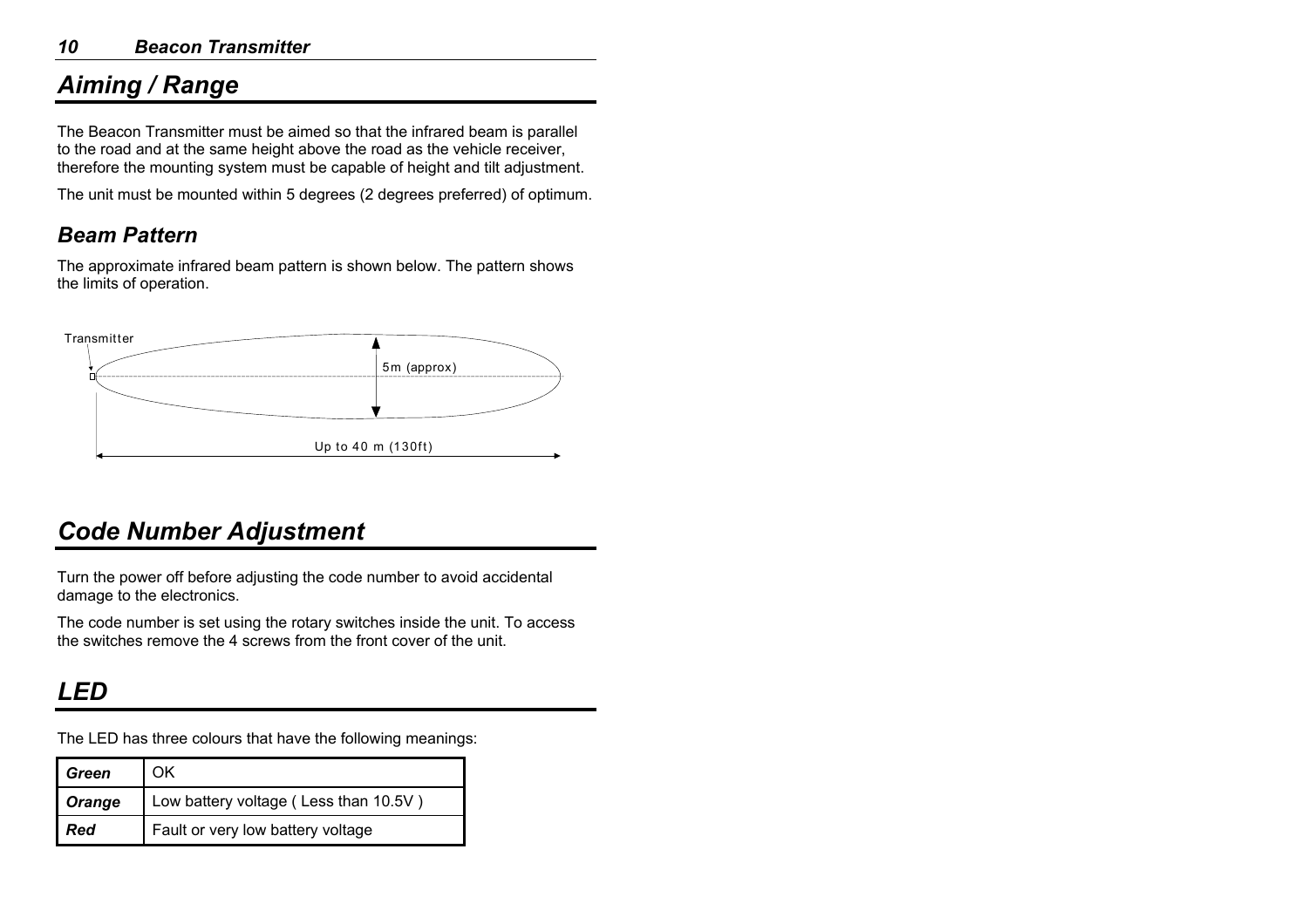• The beacon transmitter will operate when the LED is orange, however the transmitted power is reduced which reduces the operating range.

### *Power*

The unit should be powered from a 12V rechargeable battery. A small sealed lead acid battery is recommended as it can be easily charged and will operate the transmitter for several days. A capacity of 10Ahr or greater is recommended. The battery may also be used as a weight at the base of the mounting system for stability.

Connect the red wire to battery positive, and the black wire to battery negative.

Note that the unit requires at least 10.5 V for proper operation.

It is recommended that the battery be charged regularly to ensure good battery life.

See *Appendix G - Transmitter Wiring* for connection details.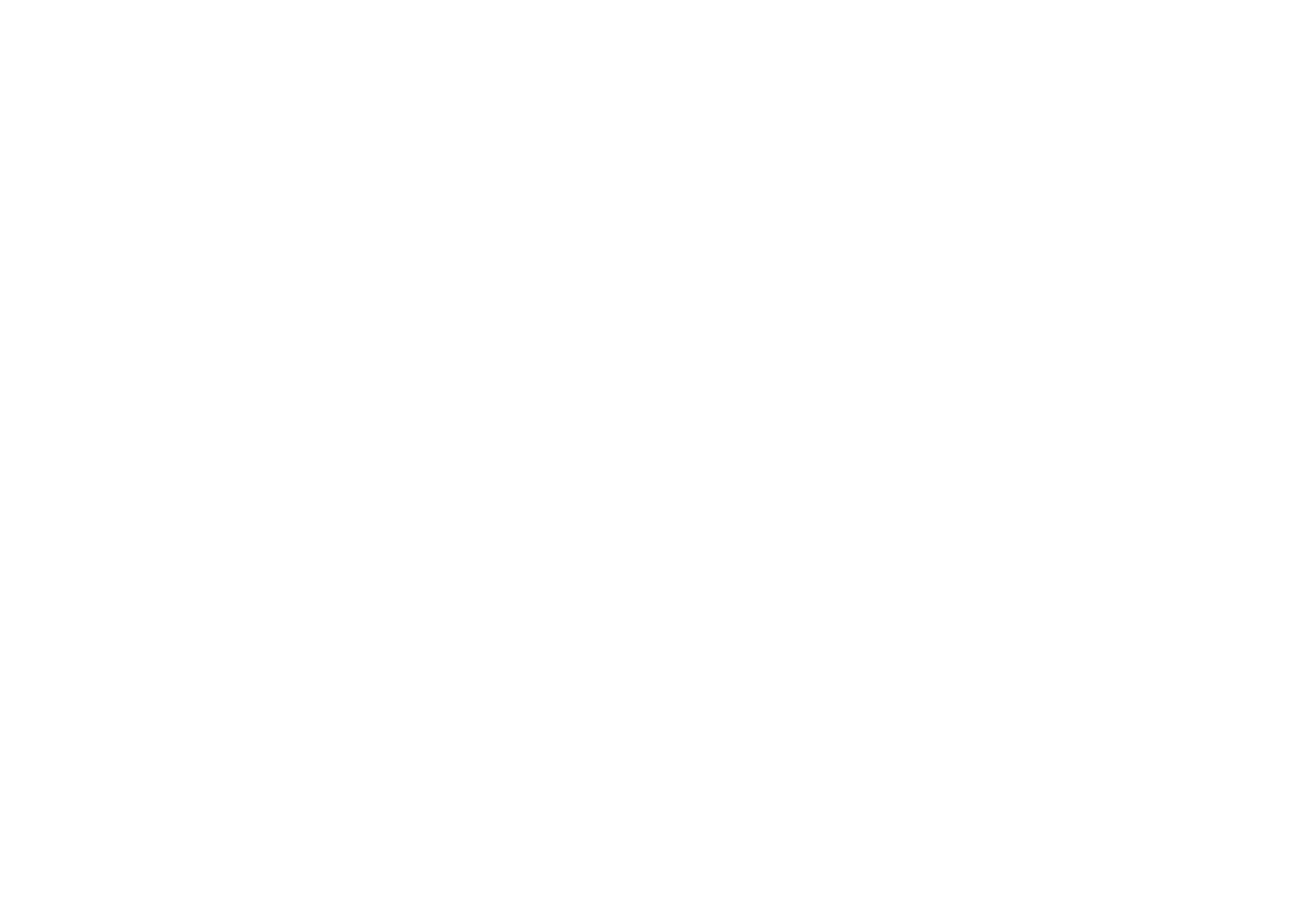## **BR2 Beacon Receiver**

### *Mounting*

The BR2 mounting may need to be designed to allow it to be mounted at either side of the vehicle, depending on which side of the track the transmitter will be located. See *Appendix L – BR2 Mounting Dimensions* for details.

#### *Notes:*

- The receiver window (rectangular black window) and LED must not be obscured.
- Do not mount near a radio transmitter or radio transmitter antenna.
- Do not mount near the engine ignition system.

### *Range*

The *MoTeC* Lap Beacon has a range of up to 40m (130ft).

See *Appendix A – Range Specification* and *Range* in the *Overview* section for more detail.

## *Aiming*

The unit must be mounted within 5 degrees (2 degrees preferred) of optimum. See the diagram in the *Overview* section for details.

### *Maintenance*

Keep the receiver window clean (the rectangular black window).

Ensure that the BR2 is aligned correctly - within 5 degrees of optimum (2 degrees preferred)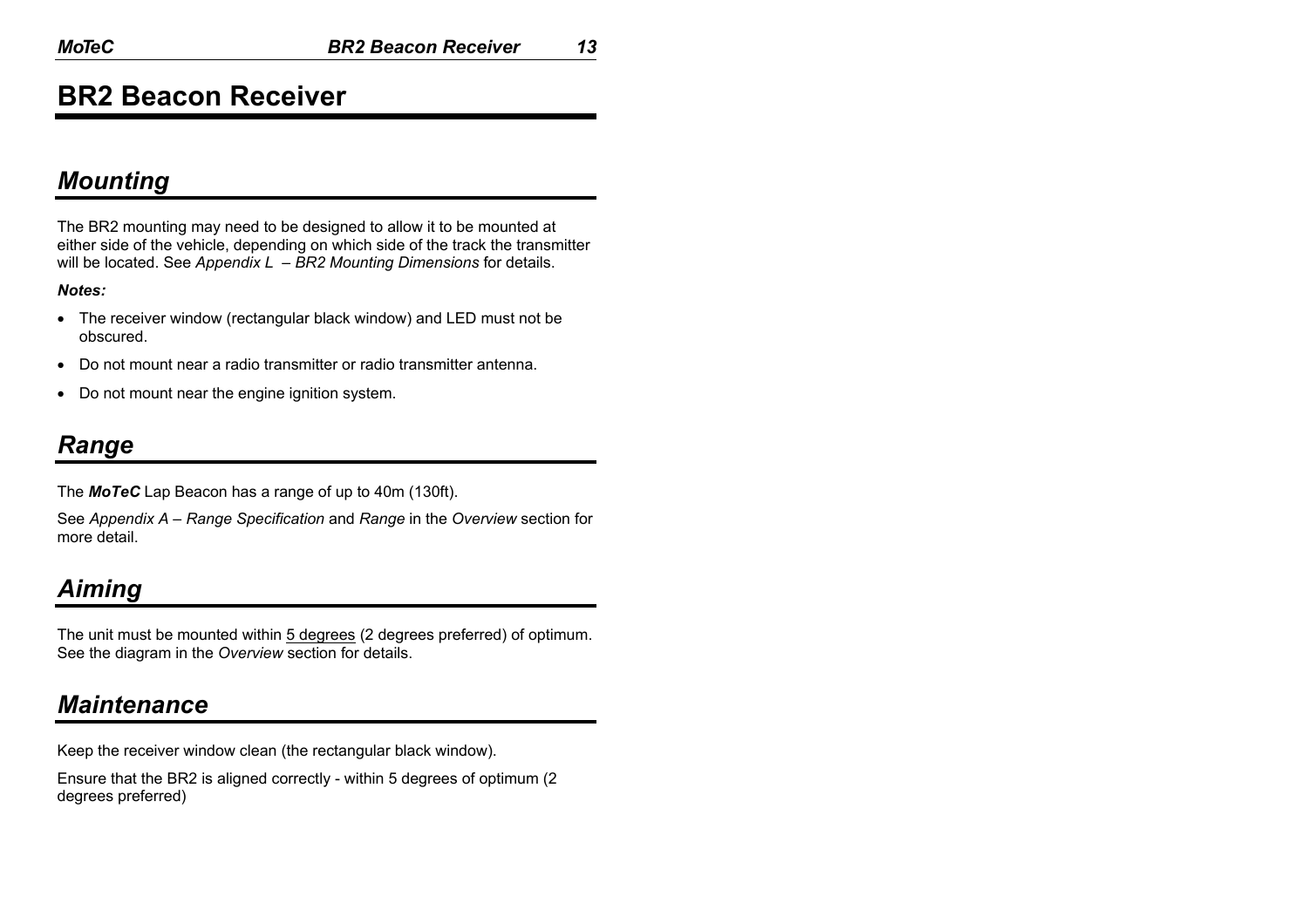## *LED*

The LED on the front of the BR2 is used for the following purposes:

### *Power On*

At power on the LED will turn on for about two seconds, indicating that power has been connected.

The LED may also flash a couple of times immediately after power up but this should stop after a few seconds.

## *Valid Beacon Signal*

When the BR2 receives a valid beacon signal the LED will emit a short bright flash. A beacon event signal is sent to the connected device when the LED flashes. Note that the LED will continue to glow while receiving a valid beacon signal.

The short bright flash is emitted once only as soon as the beacon signal is recognised. It will not flash again until the beacon signal has been completely removed and then reappears, or a different beacon signal is detected.

Note that when testing the beacon system with the vehicle stationary and in a confined space it may be necessary to remove the transmitter power then reapply it before the receiver LED will flash again. This is because the transmitter signal can reflect off other objects so the receiver will not recognise the transmitter signal as having stopped even when the transmitter is pointing away from the receiver.

If the BR2 is configured for the CAN connection method then the LED will flash for every beacon that it recognises including transmitters with a different *Mode* and *ID*.

If the BR2 is configured for the Switched Output connection method then the LED will only flash when it detects a transmitter with a matching *Mode* and *ID*. Note that if the BR2 is configured for split beacons (*ID* = any *ID*) then the LED will flash for any transmitter with the matching *Mode* and any *ID*.

## *Error Codes*

The BR2 will emit an error code if it has a serious problem. The error codes are in the form of a number of flashes followed by a pause. The number of flashes indicates which error has occurred. See *Appendix E – BR2 LED Error Codes* for details.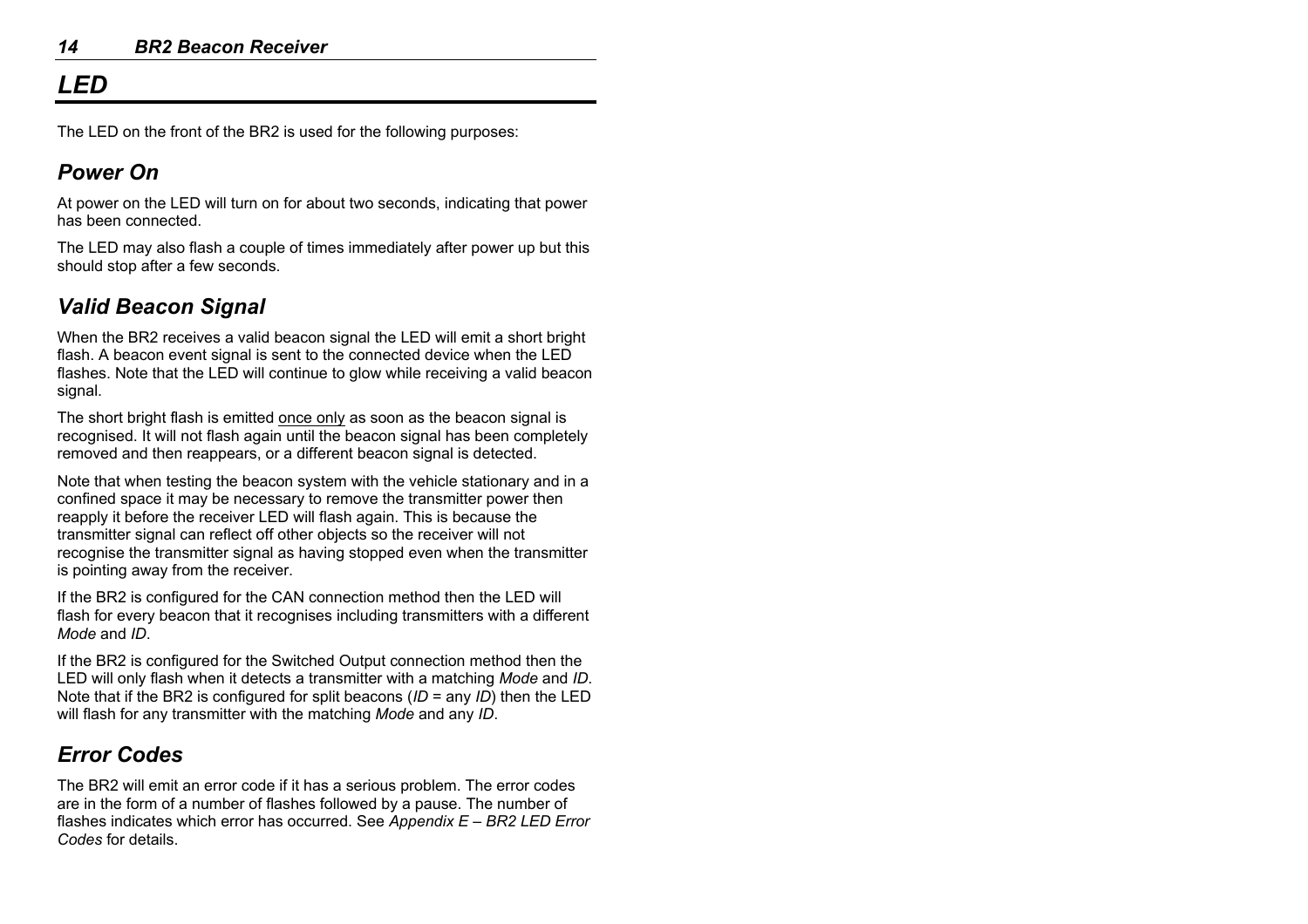### *Other*

The LED may also glow dimly or erratically if it is receiving electrical interference or a signal from another infrared source.

### *Connection Methods*

The BR2 has two connection methods: CAN (Controller Area Network) or Switched Output.

### *CAN Connection Method*

The CAN connection method is the preferred method for connecting to the ADL and the only method for connection to an MDD.

The BR2 should be connected to the vehicle CAN Bus. See *Appendix J – BR2 Wiring* for details.

This method allows the BR2 to provide additional information to the ADL, which provides improved diagnostic capabilities. The information that is sent to the ADL is documented in *Appendix D – BR2 CAN Messages*.

### *Switched Output Connection Method*

The Switched Output connection method can be used to connect to other devices that do not support the CAN connection method such as a *MoTeC*  M8 or M800 ECU.

The BR2 should be wired to a suitable Digital Input on the ECU. See *Appendix H – BR2 Wiring (Switched Output)* for details.

### *Special Notes*

Both outputs are always used as follows:

#### *CAN Mode*

In CAN Mode the Switched Output is pulsed for every beacon received. The BR2 could be used to trigger another device with its switched output, while sending beacon signals to the ADL via CAN.

The LED diagnostics ignores an error on the Switched Output.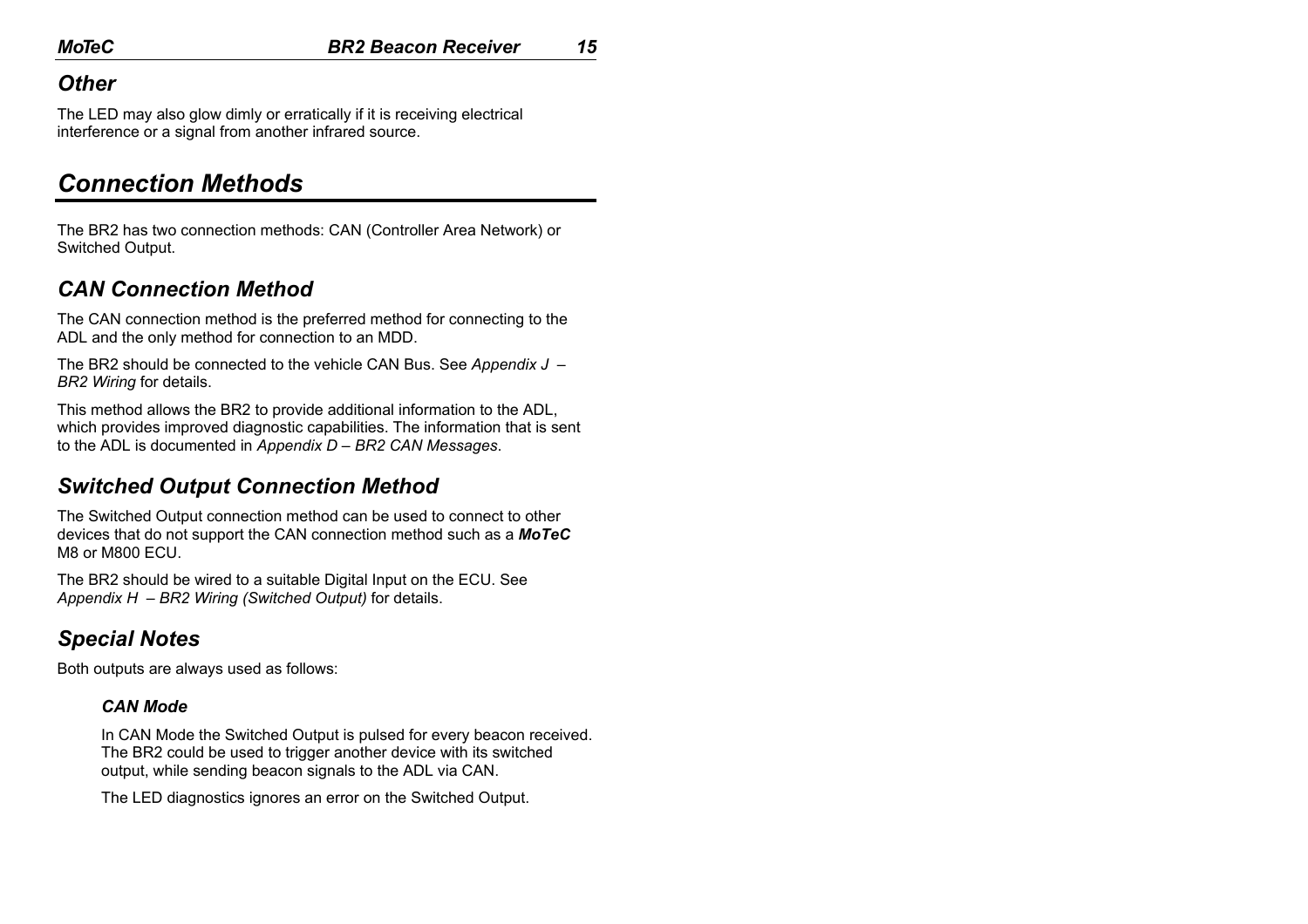### *16 BR2 Beacon Receiver*

#### *Switched Output Mode*

In Switched Output mode all beacons are transmitted on the CAN Output (as normal).

The LED diagnostics ignores an error on the CAN output.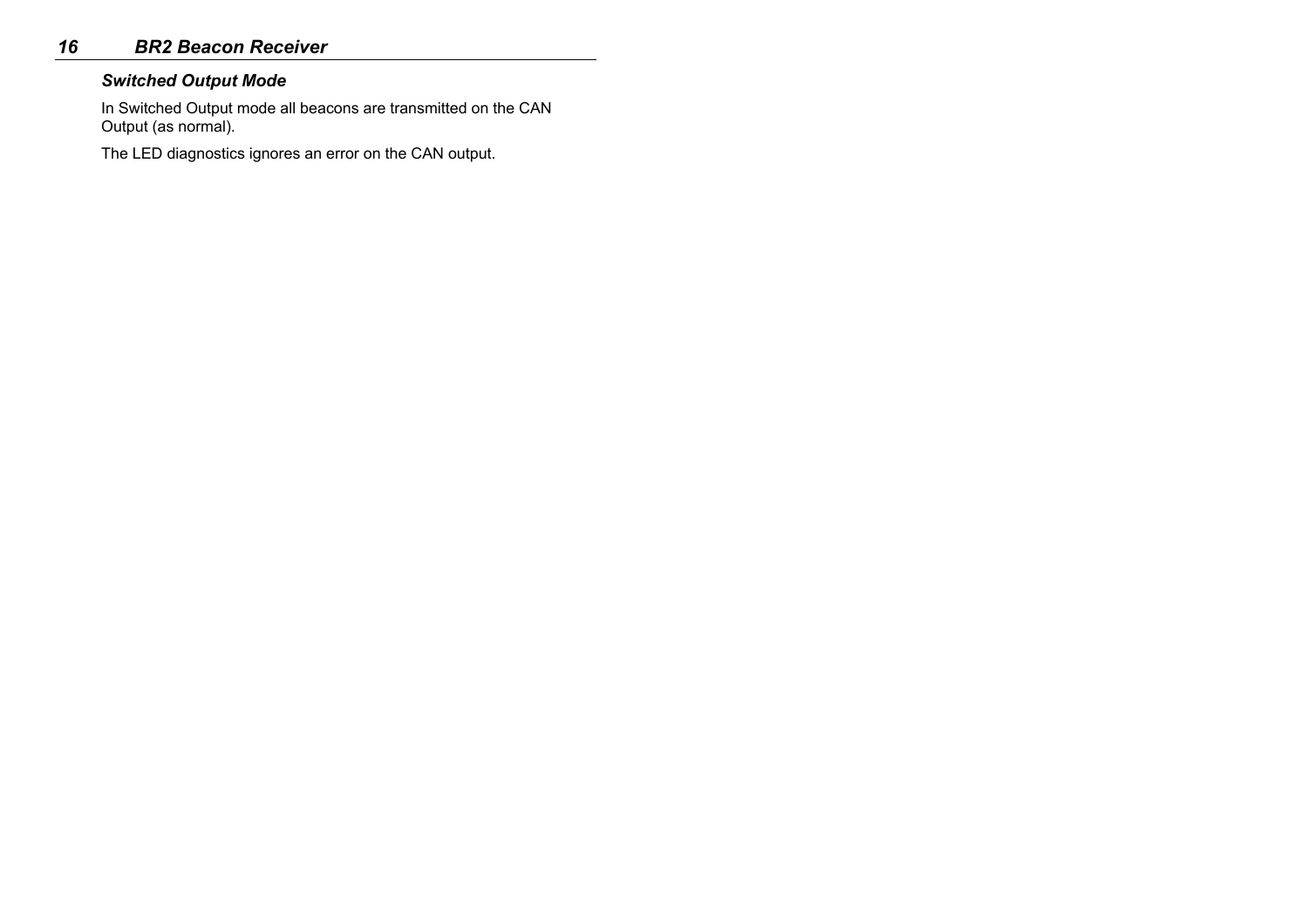# **Configuration**

Both the BR2 and the connected device (e.g. ADL or ECU) must be configured to suit the connection method, including the *Mode* and *ID* numbers.

*Note:* Do not open the cover of the BR2 there are no configuration switches inside the unit.

## *BR2 Configuration Program*

The BR2 Configuration program is used to check or change the configuration. The configuration program communicates with the BR2 via the same CAN Cable that is used to communicate with other CAN devices such as the ADL.

If the BR2 has not been wired for CAN, then a standalone wiring loom will be required for configuration. (See *Appendix F – BR2 Configuration Loom* for details).

*Note***:** the BR2 Configuration program is installed when Dash Manager version 3.00 or later is installed.

### *Starting the BR2 Configuration Program*

A shortcut to the program can be found under the Windows *Start* menu.

*Start | Programs | MoTeC | Utilities | BR2 Configuration* 

Note that the BR2 should be connected to the PC via the CAN Cable and powered up.

### *Checking the BR2 Configuration*

To check the configuration in the BR2 click on the *Get Config* button and the screen will be updated to reflect the connected BR2's configuration.

Note that the configuration is also automatically retrieved from the BR2 when the BR2 Configuration program is started so clicking on *Get Config* is not normally required.

### *Sending the Configuration to the BR2*

After selecting the correct setup information, the configuration must be sent to the BR2 by clicking on the *Send Config* button.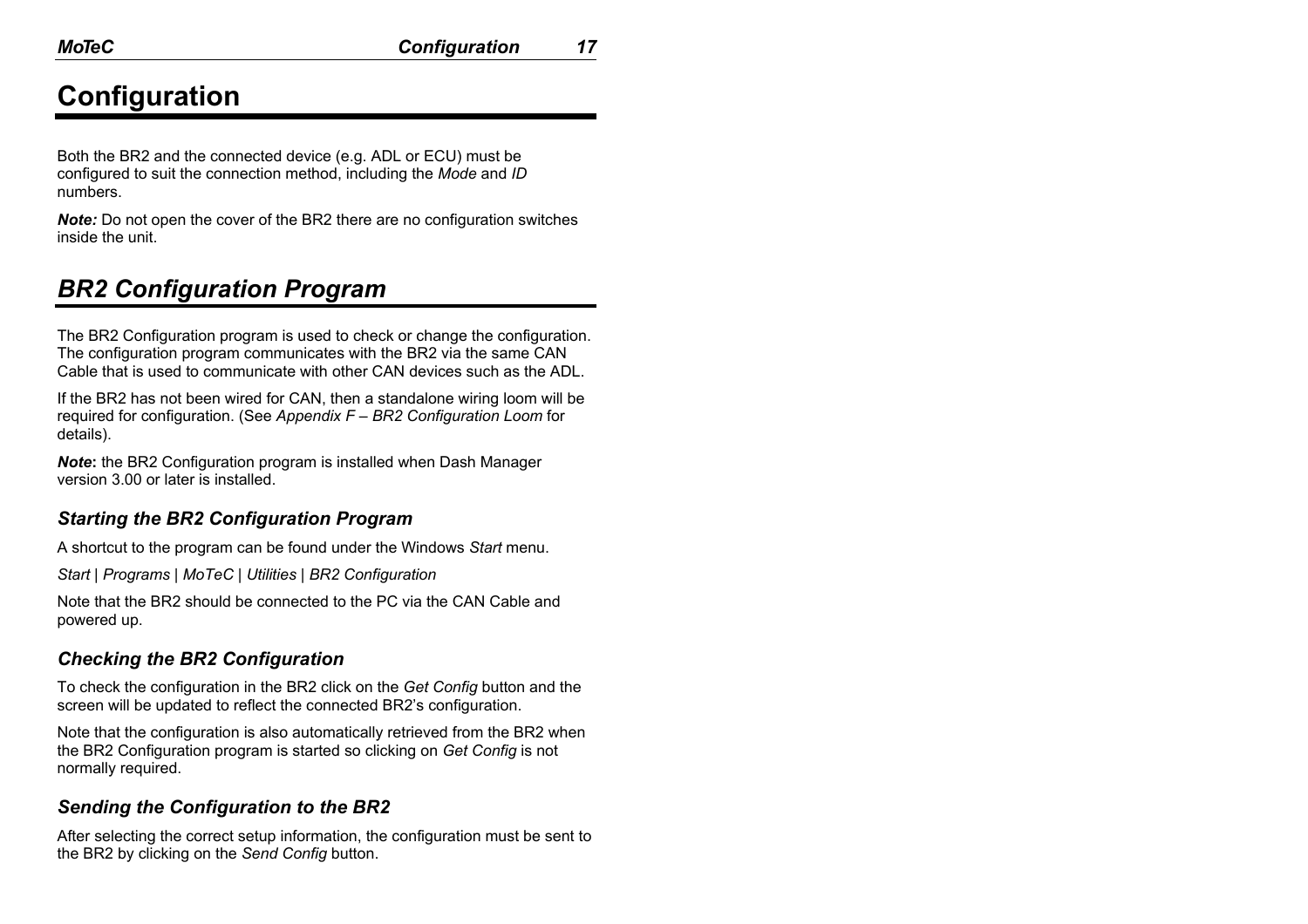### *18 Configuration*

### *BR2 Configuration Example*

In the example below the BR2 is configured to use the Switched Output connection method and the BR2 will respond to a beacon transmitter with a *Mode* setting of 5 and an *ID* of 55.

| <b>MoTeC BR2 Configuration V1.00</b>                               | $\times$                         |
|--------------------------------------------------------------------|----------------------------------|
| Connection<br>C Use CAN<br>C Use Switched Output                   | Close<br>$He$ lp                 |
| Switched Output<br>⊙ Any ID<br>15<br>Mode:<br>155<br>C Specific ID | Send Config                      |
| Advanced configuration:<br>Enabled<br>Settings                     | <b>Get Config</b><br>Device Info |
| Configuration read OK                                              |                                  |

## *BR2 Configuration*

The method for configuring the BR2 is dependent on the connection method and the device that it is connected to as follows:

### *For ADL using CAN Connection*

The BR2 must be configured to use the CAN connection.

The beacon *Mode* and *ID* do not need to be set in the BR2, instead they are set in the ADL.

*Note***:** Normally the configuration does not need to be changed since CAN operation is the factory default.

#### *Split Beacons*

The BR2 does not require further configuration if the split beacons all use the same *Mode* as the Lap Beacon.

Split Beacons that have a different *Mode* from the Lap Beacon can be used by enabling the advanced configuration feature of the BR2. Refer to Special Split Beacons (for ADL) latter in this section.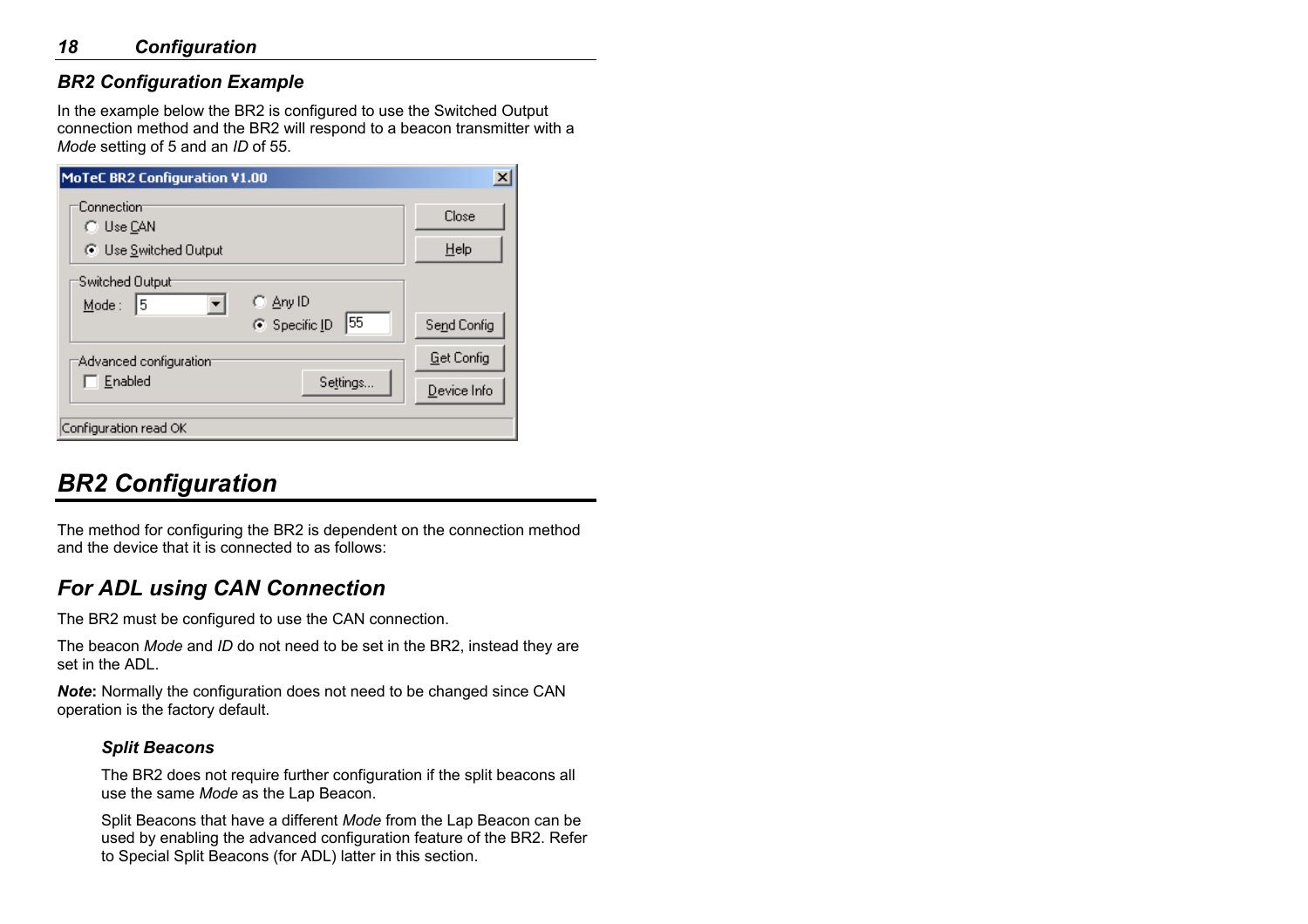### *For ADL using Switched Output Connection*

The BR2 must be configured for Switched Output connection and the *Mode* and *ID* of the Beacon Transmitter must be entered.

**Note:** it is normally best to use the CAN connection method when connecting to the ADL.

#### *Split Beacons*

If the split beacons all use the same *Mode* as the Lap Beacon then the BR2 should be configured so that the *Mode* is set to match the *Mode* used by the transmitters and 'Any ID' should be selected.

The BR2 will send a signal to the ADL for every transmitter with the specified *Mode*.

Split Beacons that have a different *Mode* from the Lap Beacon can be used by enabling the advanced configuration feature of the BR2. Refer to Special Split Beacons (for ADL) latter in this section.

### *For M8 or M800 ECU*

The BR2 may be used with an M8 & M800 ECU using the switched output connection method.

The BR2 must be configured for Switched Output and the *Mode* and *ID* of the Beacon Transmitter must be entered.

### *For MDD*

The BR2 must be configured to use the CAN connection.

The Advanced Configuration settings must also be enabled and the *Mode* and *ID* must be entered as the first (and normally the only) beacon in the *Advanced Configuration Settings* list.

To add the *Mode* and *ID* to the list the *Mode* and *ID* must first be selected then the *Add* button must be clicked which will copy the settings to the list.

The Advanced Settings screen is shown below with a *Mode* and *ID* already added to the list.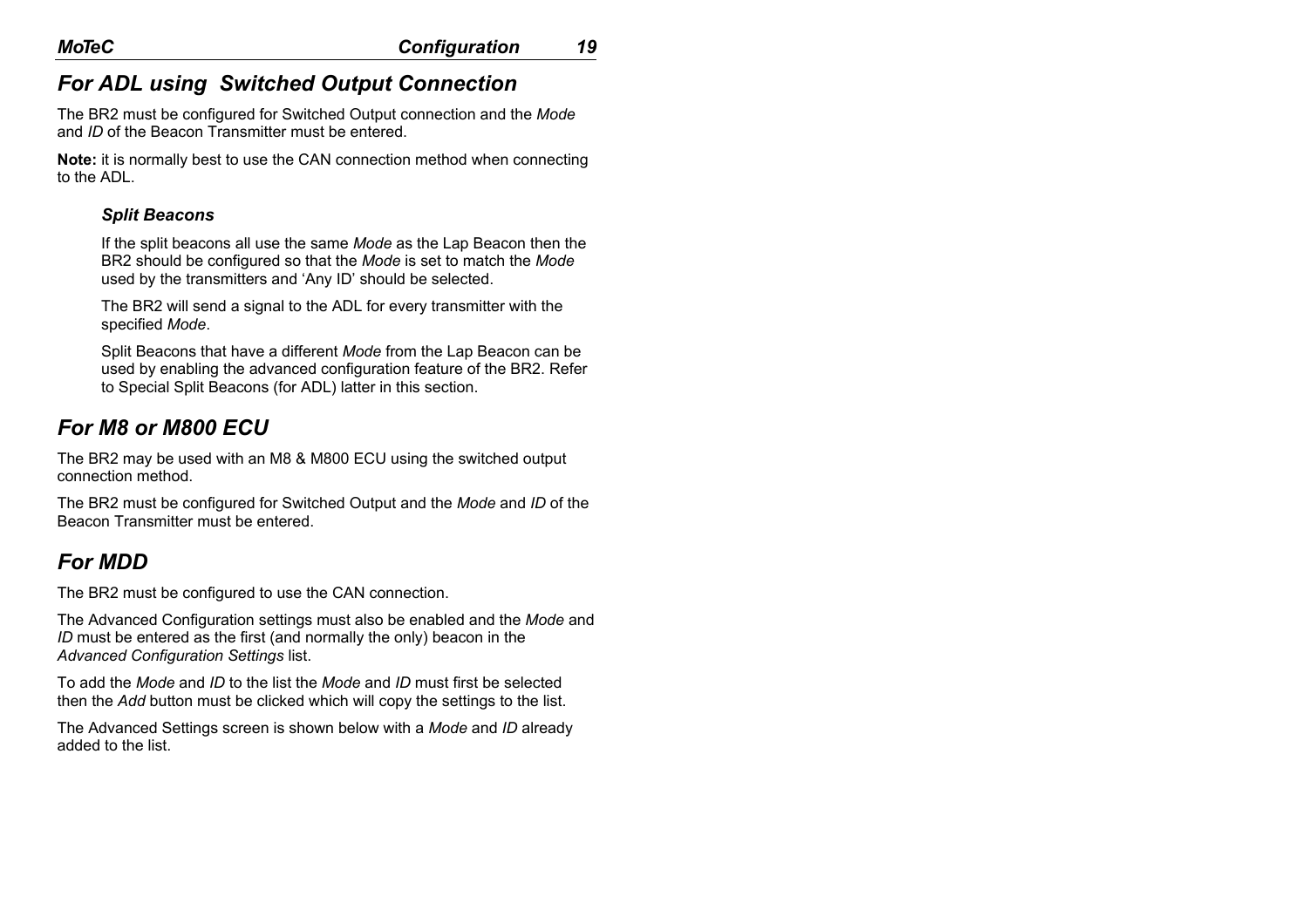| <b>Advanced Settings</b>                      |                                                                                                                    |        |                  | 즤                       |
|-----------------------------------------------|--------------------------------------------------------------------------------------------------------------------|--------|------------------|-------------------------|
| $Mode : 5$<br>67<br>$\underline{\text{ID}}$ : | $\begin{tabular}{ c c c c } \hline \hline \hline \hline Add & \rightarrow\, & \\\hline \end{tabular}$<br>Delete << | Mode 5 | ID <sub>67</sub> | 0K<br>Cancel<br>$He$ lp |

## *Connected Device Configuration*

The connected device (e.g. *MoTeC* ADL, MDD or ECU) must be configured to accept the signal from the beacon receiver.

The method for configuring the connected device is dependent on the connection method and the device that it is connected to as follows:

### *For ADL using CAN Connection*

#### *Dash Manager Version*

Ensure that the Dash Manager install is version 2.10F2 or higher and that the latest firmware has been sent to the ADL by selecting *Online | Upgrade Dash Version*.

#### *Lap Time and Number Setup*

The *Beacon Type*, *Mode* and *ID* should be entered into the *Lap Time and Number* setup.

#### *BR2 CAN Communications Template*

The BR2 CAN communications template must be loaded so that the ADL knows what to do with the messages that are sent from the BR2.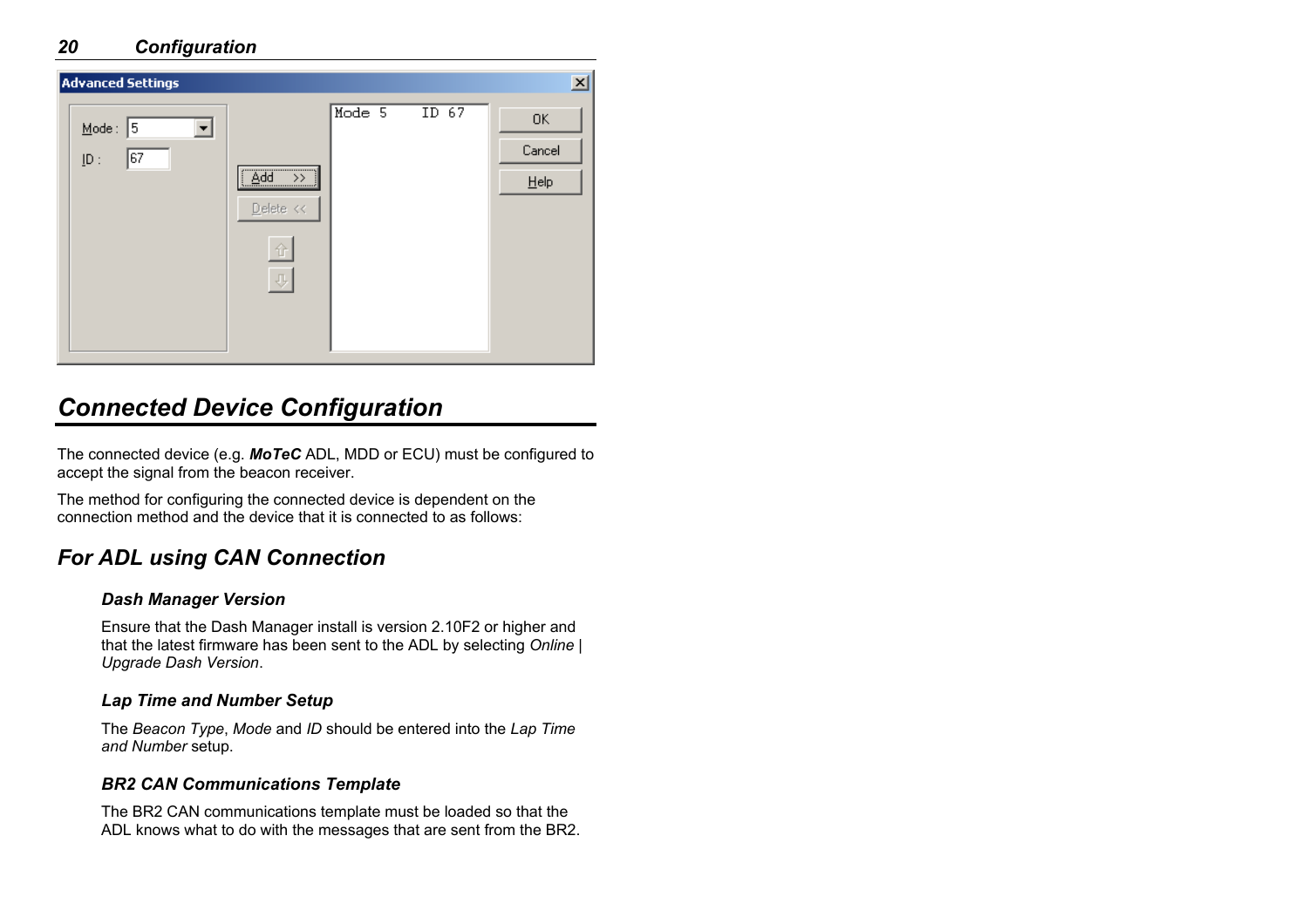The template can be loaded in the *Inputs | Communications Setup* on one of the CAN tabs.

*Note:* The 'Beacon' channel must be ticked on. In older configurations the Beacon channel may already be assigned to a Digital Input, in this case the Beacon must be deleted from the Digital Input so that the beacon channel can be ticked on in the CAN setup.

#### *Diagnostic Channels*

The BR2 sends a large number of diagnostic messages to the connected device, in the standard BR2 CAN template most of these are turned off. To use the additional messages tick them on in the CAN setup. For details of the meaning of each message, see *Appendix D – BR2 CAN* Messages.

#### *Split Beacons*

The ADL automatically handles split beacons if the *Mode* is the same for all beacons including the Lap Beacon.

Split Beacons that have a different *Mode* from the Lap Beacon can be used by setting up the advanced configuration feature of the BR2. Refer to Special Split Beacons (for ADL) latter in this section.

**Note:** The *Split Lap Times* channel should be turned on if split times are to be displayed on the ADL.

### *ADL using Switched Output Connection*

#### *Lap Time and Number Setup*

A *Beacon Type* of 'BRX' should be entered into the *Lap Time and Number* setup. This is because that when the BR2 is used in Switched Output mode, it functions like an older style BRX beacon receiver.

The beacon *Mode* and *ID* are not required as these are set in the BR2 and the BR2 will only output a signal when this beacon is detected.

#### *Digital Input Setup*

The ADL must be configured to receive the signal on a Digital Input.

Configure the Digital Input to feed the 'Beacon' channel and set the logic polarity to 'Low Volts = Active'.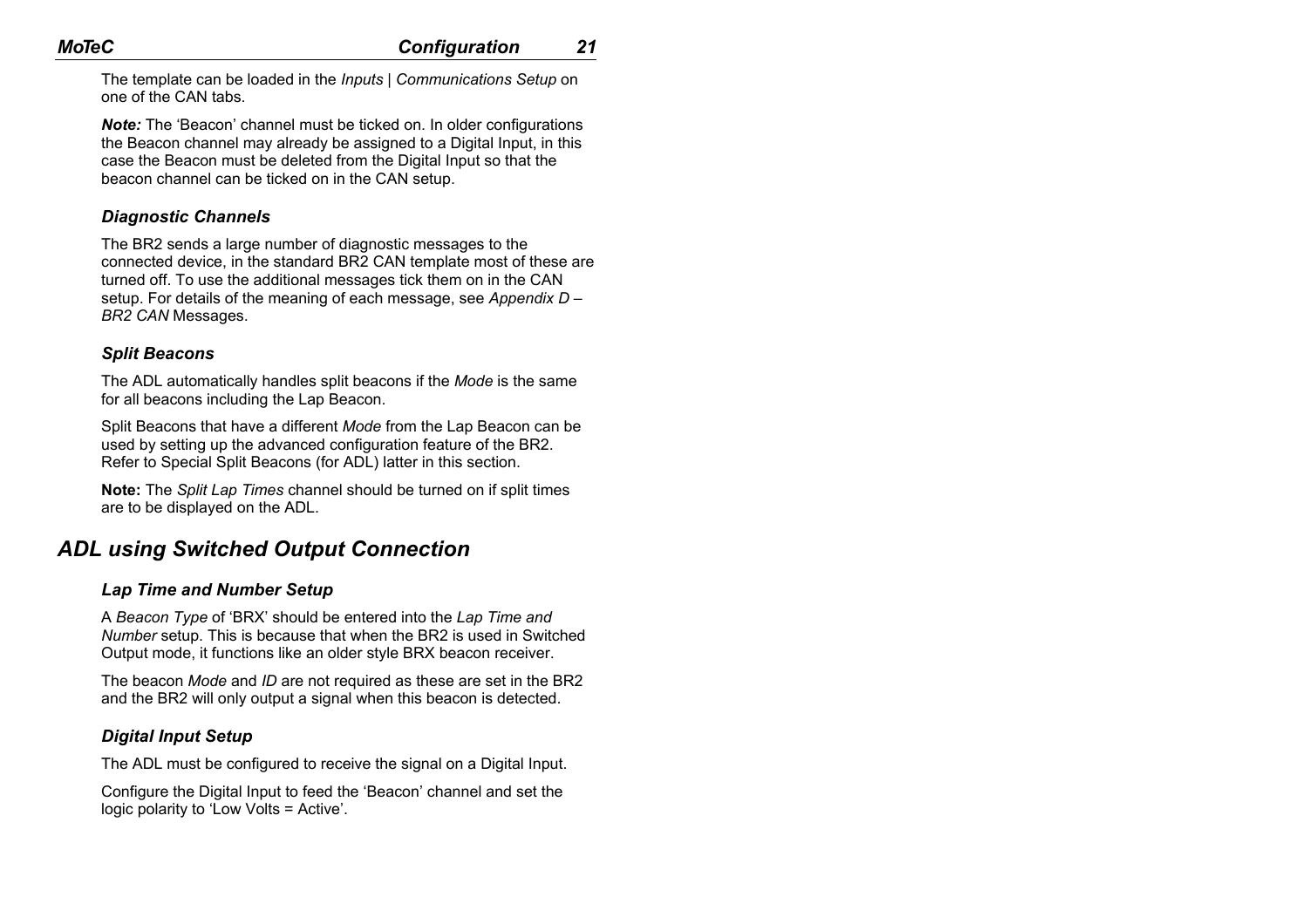### *22 Configuration*

#### *Split Beacons*

The ADL automatically handles split beacons if the *Mode* is the same for all beacons including the Lap Beacon.

Note that the *Beacon Type* must be set to 'BRX with Splits' and the *ID* of the Lap Beacon must be entered.

Split Beacons that have a different *Mode* from the Lap Beacon can be used by using the advanced configuration feature of the BR2. Refer to Special Split Beacons (for ADL) latter in this section.

**Note:** The *Split Lap Times* channel should be turned on if split times are to be displayed on the ADL.

### *For M8 or M800 ECU*

A digital input must be configured for Beacon operation.

The polarity must be set to 'Active when input Low'.

### *For MDD*

The MDD does not require configuration.

## *Special Split Beacons (for ADL)*

Split Beacons that have a different *Mode* from the Lap Beacon can be used by configuring the advanced configuration feature of the BR2.

To change the advanced configuration click on the Advanced Configuration *Settings* button.

Each beacon that is to be used must be entered into the list.

To add a beacon to the list, select the *Mode* from the drop down list, enter the *ID*, and then click the *Add* button.

The Advanced Settings screen is shown below with two beacons already added to the list.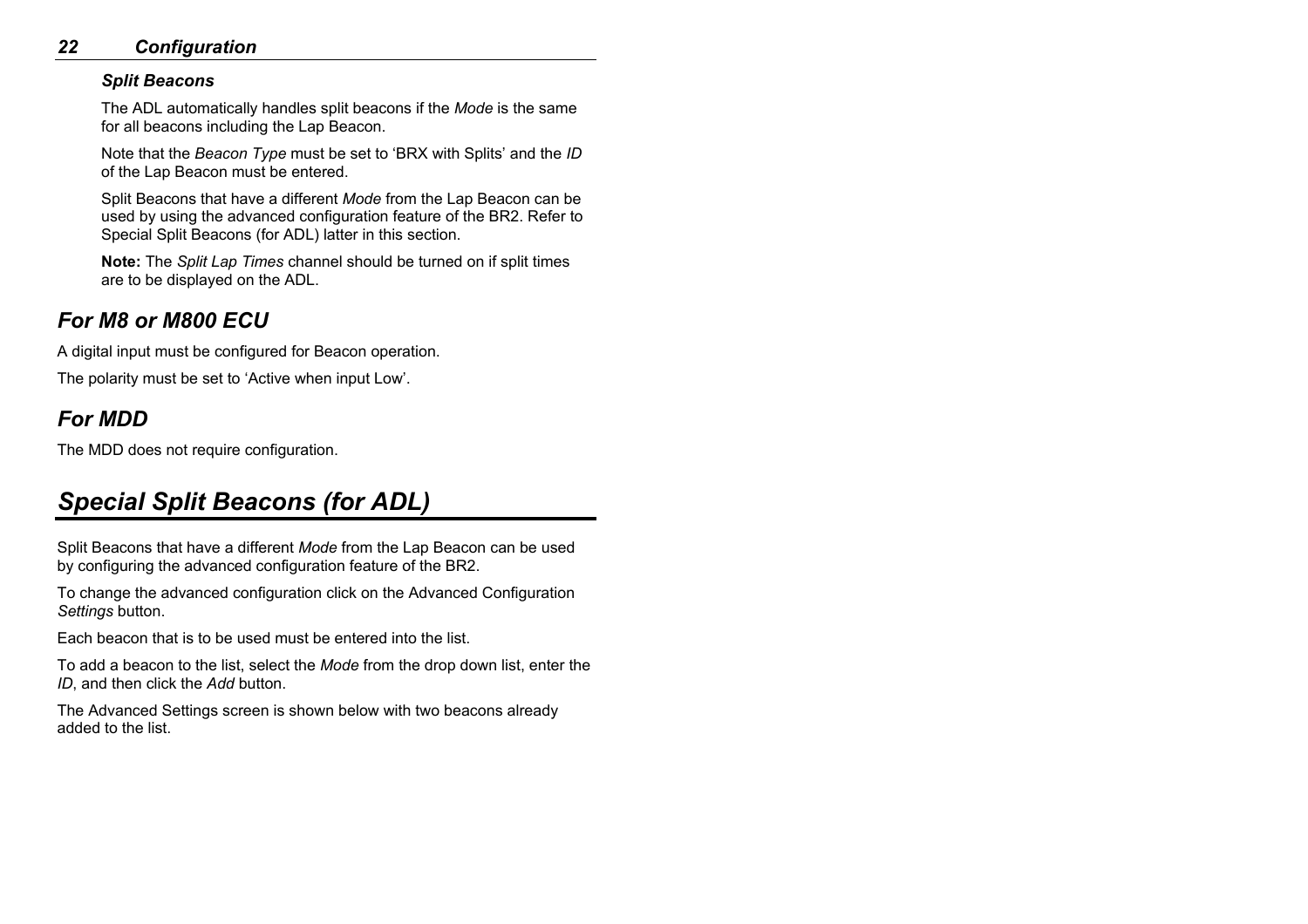| <b>Advanced Settings</b>                                                      |                                                             |                  |                | $\vert x \vert$         |
|-------------------------------------------------------------------------------|-------------------------------------------------------------|------------------|----------------|-------------------------|
| Mode:<br>6<br>5<br>$\underline{\text{ID}}$ :<br>ķ<br>8<br>9<br>10<br>11<br>12 | Add<br>$\rightarrow$<br>Delete <<<br>û<br>$\overline{\psi}$ | Mode 5<br>Mode 6 | ID 55<br>ID 11 | OK<br>Cancel<br>$He$ lp |

#### *For CAN Connection*

The beacons specified in the list are transmitted under a different *Mode* and *ID*. The *Mode* will be 100 and the *ID* will be based on the order in the list. Note that the *Mode* is 100, not 1. The first beacon in the list is transmitted with the beacon *ID* equal to zero, the second with the *ID* equal to one, etc.

Any beacons that are not in the list will be sent without modification, but will normally be rejected by the ADL.

The ADL must be configured to receive on *Mode* 100 (not *Mode* 1). The Lap Beacon *ID* must be set in the ADL to match the transformed *ID* of the Lap Beacon. For example if the Lap Beacon is the first *ID* in the list then an *ID* of 0 must be entered, if second in the list then 1 must be entered.

#### *For Switched Output Connection*

The beacons specified in the list are transmitted under a different *ID*. The *ID* will be based on the order in the list. The first beacon in the list is transmitted with the *ID* equal to zero, the second with the *ID* equal to one, etc. Note that the *Mode* is not transmitted when using the Switched Output.

The BR2 will pulse the output for every beacon listed in the table, all other beacons will be ignored.

The ADL must be configured to receive on *Mode* 100 (not *Mode* 1). The Lap Beacon *ID* must be set in the ADL to match the transformed *ID* of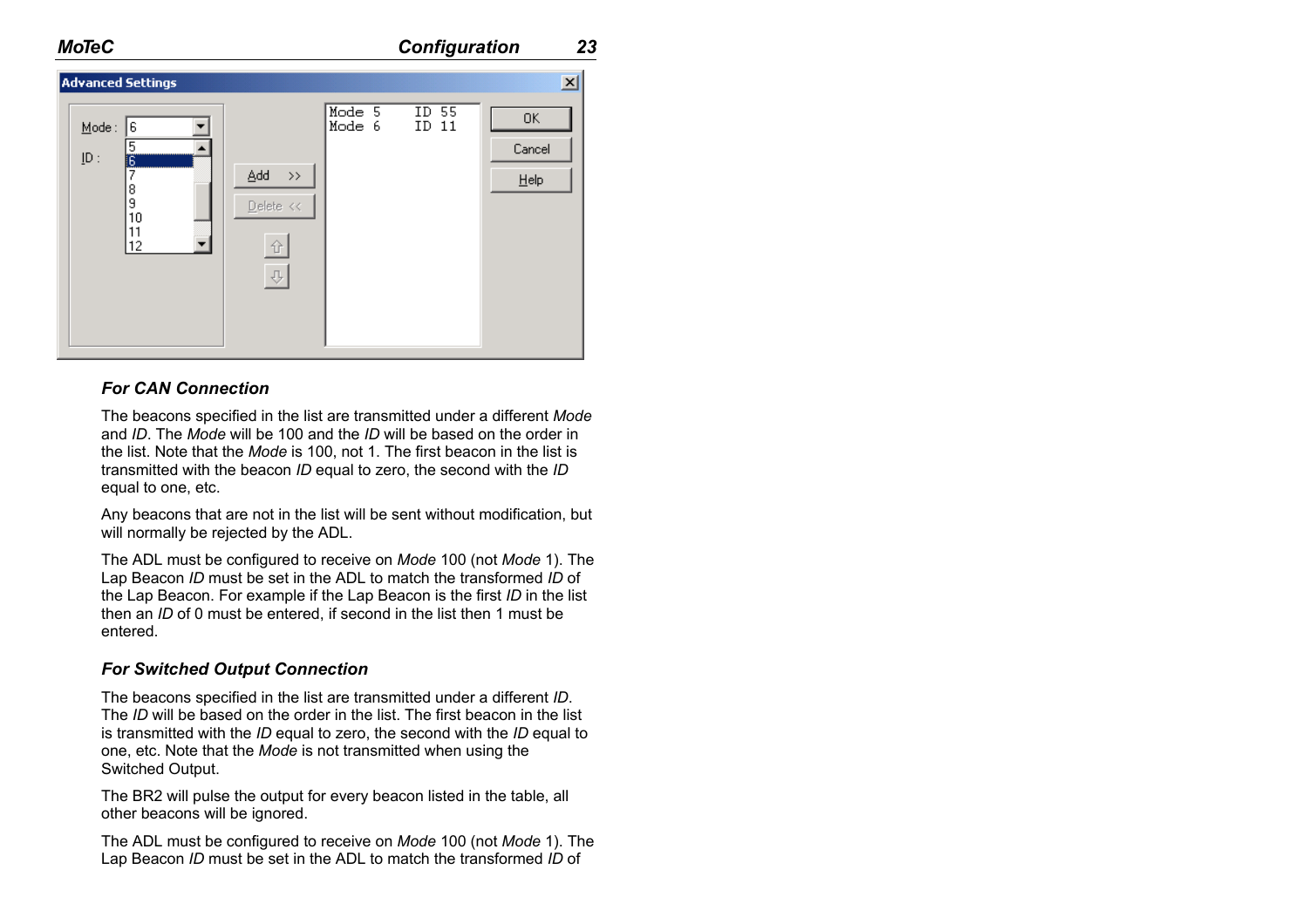### *24 Configuration*

the Lap Beacon. For example if the Lap Beacon is the first *ID* in the list then an *ID* of 0 must be entered, if second in the list then 1 must be entered.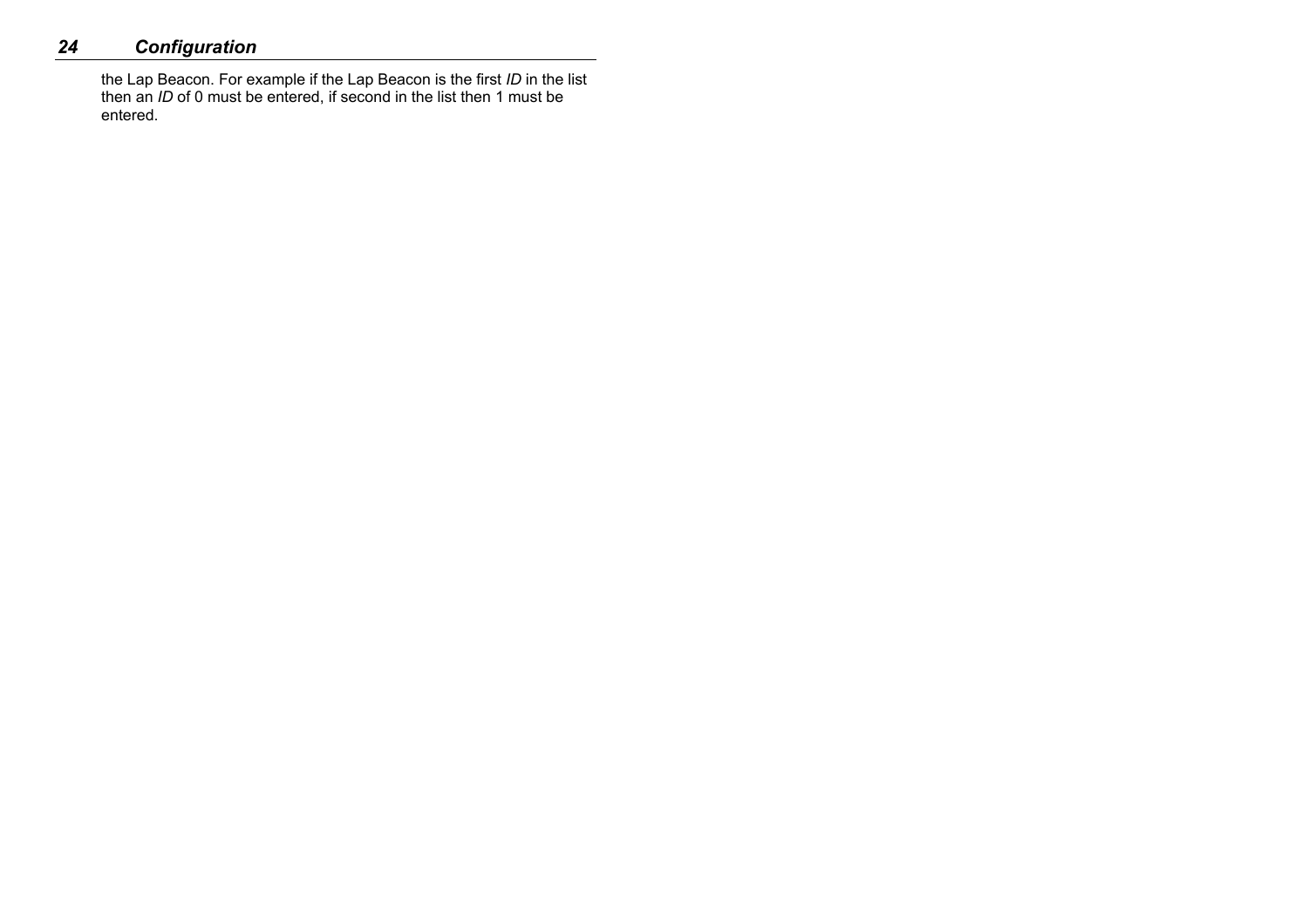## **Trouble Shooting**

### *1. Check the Transmitter*

### *1A. Check the Transmitter LED*

#### *Green*

**OK** 

#### *Orange*

The battery voltage is less than 10.5 Volts, the battery requires charging.

### *Red*

- If the battery voltage is less than 10.5 Volts then the battery should be charged.
- If the battery voltage is greater than 10.5 Volts, there may be a fault with the Transmitter.

### *Off*

Check that the battery is connected correctly, Red wire to battery positive, Black wire to battery negative and that the battery is supplying at least 10.5 volts.

### *1B. Check the Transmitter Aiming*

Check that the Transmitter is aligned correctly, it must be within  $5^\circ$  of optimum (2° preferred).

### *1C. Check the Transmitter Spacing*

Check that the Transmitter is at least 6m (20ft) from adjacent transmitters.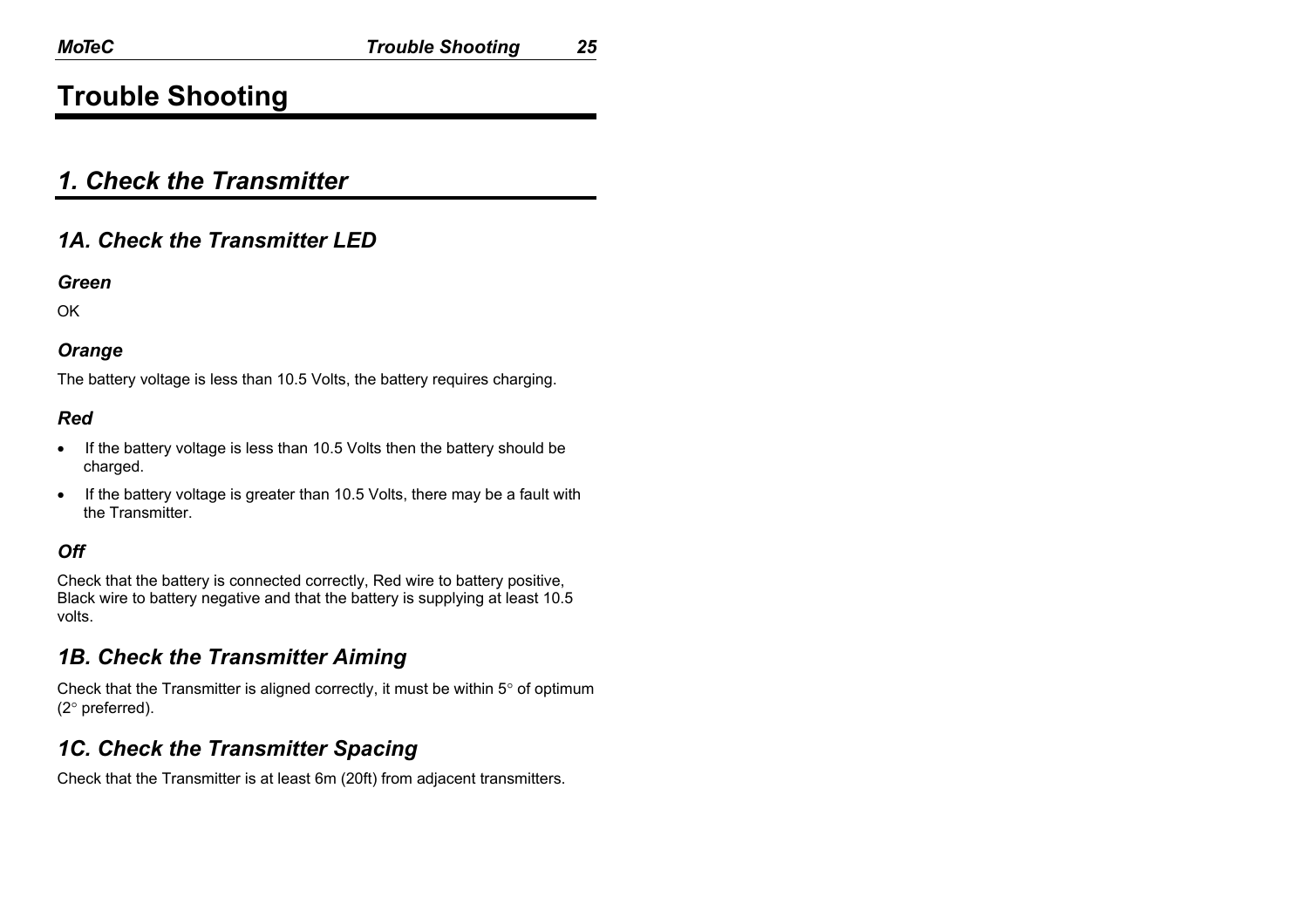## *2. Check the Receiver*

### *2A. Power*

Check that the Receiver LED emits a short flash when power is applied.

### *2B. Error Codes*

If the LED continues to flash after power is applied then it may be emitting an error code. See *Appendix E – BR2 LED Error Codes* for details.

### *2C. Valid Signal*

To check that the Receiver is detecting the Transmitter signal:

- a. Firstly, the Transmitter signal must be completely removed from the Receiver, this is best done by disconnecting the Transmitter power. Note that simply aiming the transmitter away from the receiver may not be enough since the transmitter signal will bounce of walls and other objects.
- b. Point the Transmitter at the Receiver and turn the power on. The Receiver LED should emit a bright flash when it recognises the transmitter signal. The LED will continue to glow while the Transmitter is aimed at the Receiver.

#### *Possible Problems*

If the Receiver does not emit a bright flash when the transmitter is turned on, it may be for one of the following reasons:

- a. The signal was not completely removed first.
- b. The BR2 is configured for Switched Output mode and the *Mode* and *ID* do not match the setting in the Transmitter.

### *2D. Check the Receiver Aiming*

Check that the Receiver is aligned correctly, it must be within 5° of optimum (2° preferred).

### *2E. Check the Receiver Wiring*

Check the wiring for intermittent connections or damaged wires.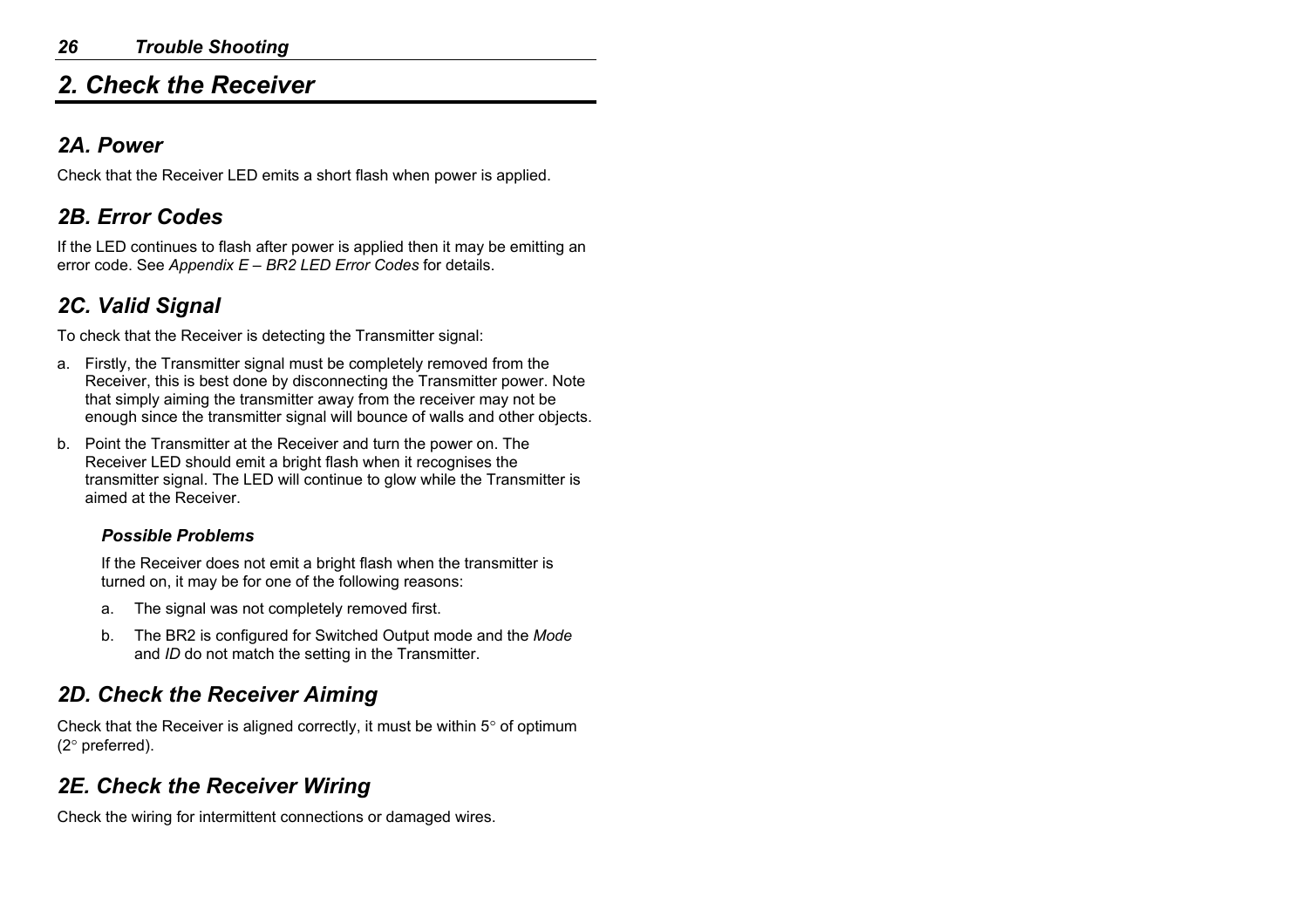### *3A. Check the Lap Time*

Use the following procedure to check the Lap Time on the ADL with the vehicle stationary:

- a. Take the Transmitter to a point directly in line with the Receiver and not more than 40m (130ft) away.
- b. The Transmitter signal must be completely removed from the Receiver. This is best done by disconnecting the Transmitter power.
- c. Aim the Transmitter at the Receiver and connect the Transmitter power. The Receiver LED should emit a bright flash when it recognises the transmitter signal. The ADL Running Lap Time (if configured) should start incrementing as soon as the transmitter is detected, however the Lap Time may stay at zero if this is the first beacon signal since the Lap Time was reset. Note that the *Mode* and *ID* must be set to match the Transmitter in the ADL configuration (for CAN operation).
- d. To record a Lap Time the Transmitter signal must again be completely removed from the Receiver by disconnecting the Transmitter power. Wait for a period exceeding the *Beacon Ignore Time* then aim the Transmitter at the Receiver and reconnect the power. The Receiver should emit a bright flash, the ADL Lap Time should update, and the Running Lap Time (if configured) should go to zero and start counting up again.

**Note**: the Lap Time will only be recorded if the time between signals was greater than the *Beacon Ignore Time* (usually 5 seconds but may be more depending on the ADL setup).

#### *Possible Problems*

If the test above does not work then check the following:

- a. The Dash Manager and Firmware Version must be 2.10F or higher.
- b. Ensure that the latest ADL Firmware was sent to the ADL.
- c. Ensure that the BR2 CAN Template is loaded in the Communications setup on one of the CAN tabs.
- d. Ensure that the Beacon channel is ticked on in the CAN Communications template.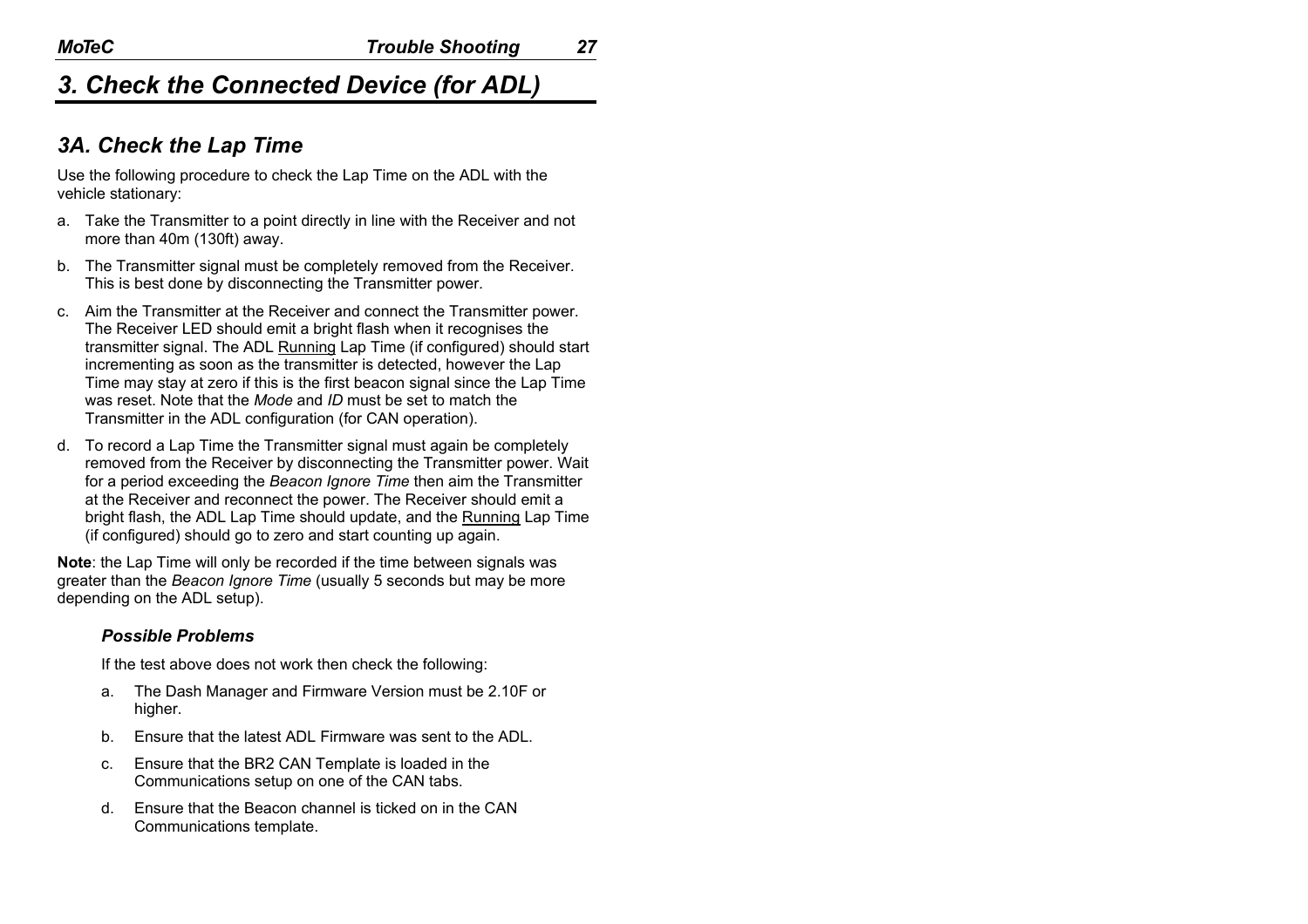### *28 Trouble Shooting*

e. Ensure that the Correct *Mode* and *ID* have been entered in the ADL Lap Time and Number Setup screen.

### *3B. Diagnostic Channels*

When using the CAN connection method the Receiver generates a number of information channels that can be used to check the performance.

The *Beacon Number* channel is useful for checking the *Mode* and *ID* setting of the Transmitter.

The *Valid Receptions* channel is useful for checking that the Receiver is receiving a good signal each time past the Transmitter. This should normally be between 10 and 21. If the number of receptions is low, it could be due to the Transmitter being placed too closely to another Transmitter.

See *Appendix D – BR2 CAN* Messages for details.

## *4. Check the Operating Range*

Check that the beacon system operates at greater than 1.5 times the required distance. For example, if the beacon system must work at 10m then check that it works at a minimum distance of 15m.

If the range is short:

- a. Check if the receiver is aimed through glass or acrylic sheet as this will affect the range. The range can be affected substantially, particularly if the glass is tinted or treated.
- b. Check that the Transmitter and Receiver are aligned correctly, both must be within 5° of optimum (2° preferred).
- c. Check that the LED on the Transmitter is green.
- d. Check that the Receiver lens is clean (The rectangular black window)
- e. Check that the Transmitter lens is clean (The round black window)

See Appendix A – Range Specification for more detail.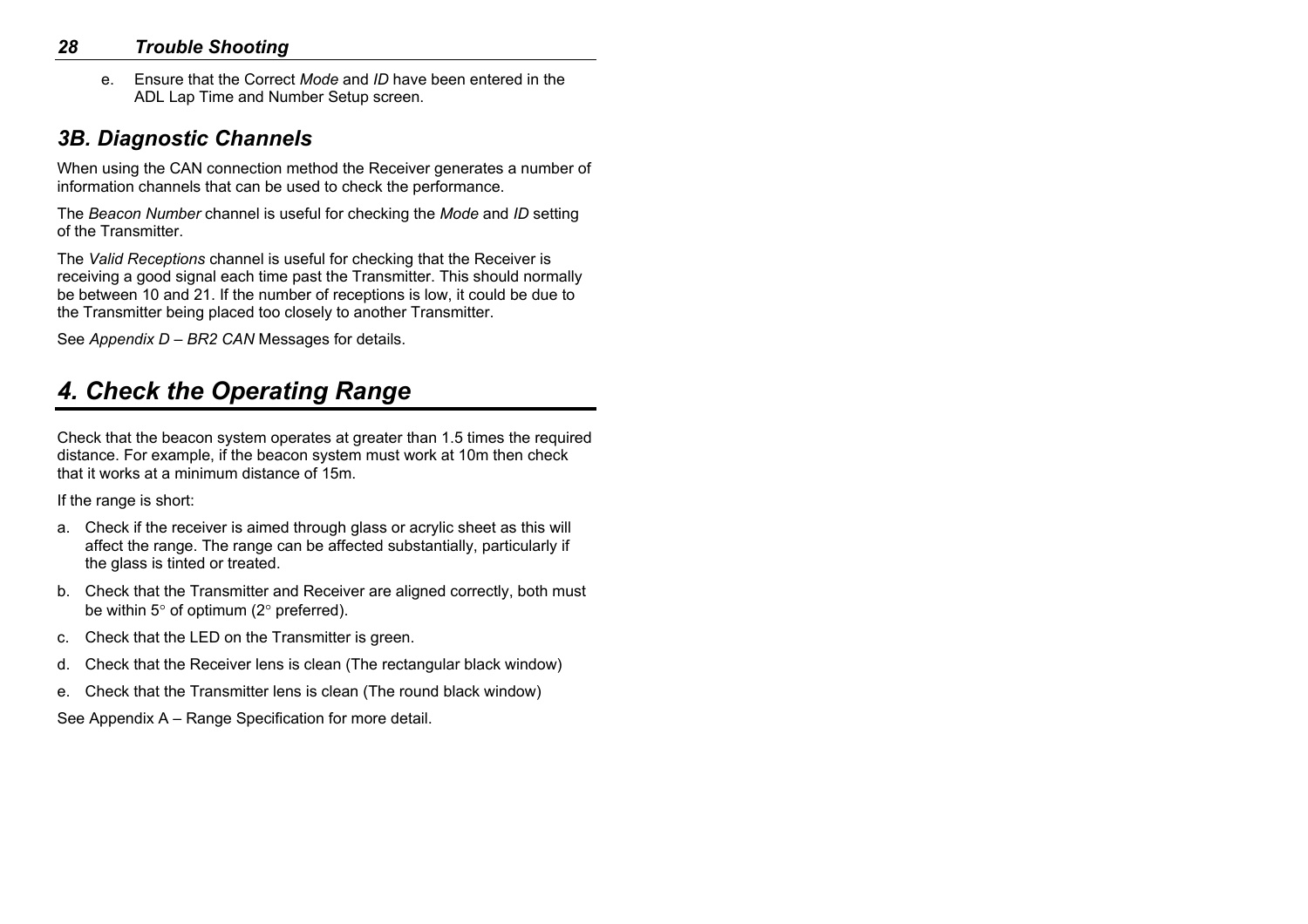## **Appendices**

## *Appendix A – Range Specification*

### *Tested Range*

The system should be tested to ensure that the actual range is at least 1.5 times the required range. Therefore, if the required range is 10m then a tested range of at least 15m is required.

The additional range allows a margin to ensure that a reliable signal is received under all conditions.

The range should also be checked with the engine running as severe interference from the ignition system may affect the range due to the interference rejection capability.

### *Specified Range*

At lest 40m (130ft) subject to the conditions stated below.

#### *Glass and Acrylic Sheet*

If the receiver is aimed through tinted glass or tinted acrylic sheet (Plexiglass/ Perspex) the range may be reduced substantially. This needs to be checked for the particular installation by checking the operating range.

Clear glass or clear acrylic sheets are normally OK but the range should still be checked.

### *Alignment*

The Transmitter and Receiver should be aligned within 2 degrees of optimum to achieve maximum range. Note that operation may be affected if the angle of either the Transmitter or receiver is more than 5 degrees from optimum.

### *Sunlight*

The range is not affected by direct sunlight or any other ambient light levels including reflected light from other objects.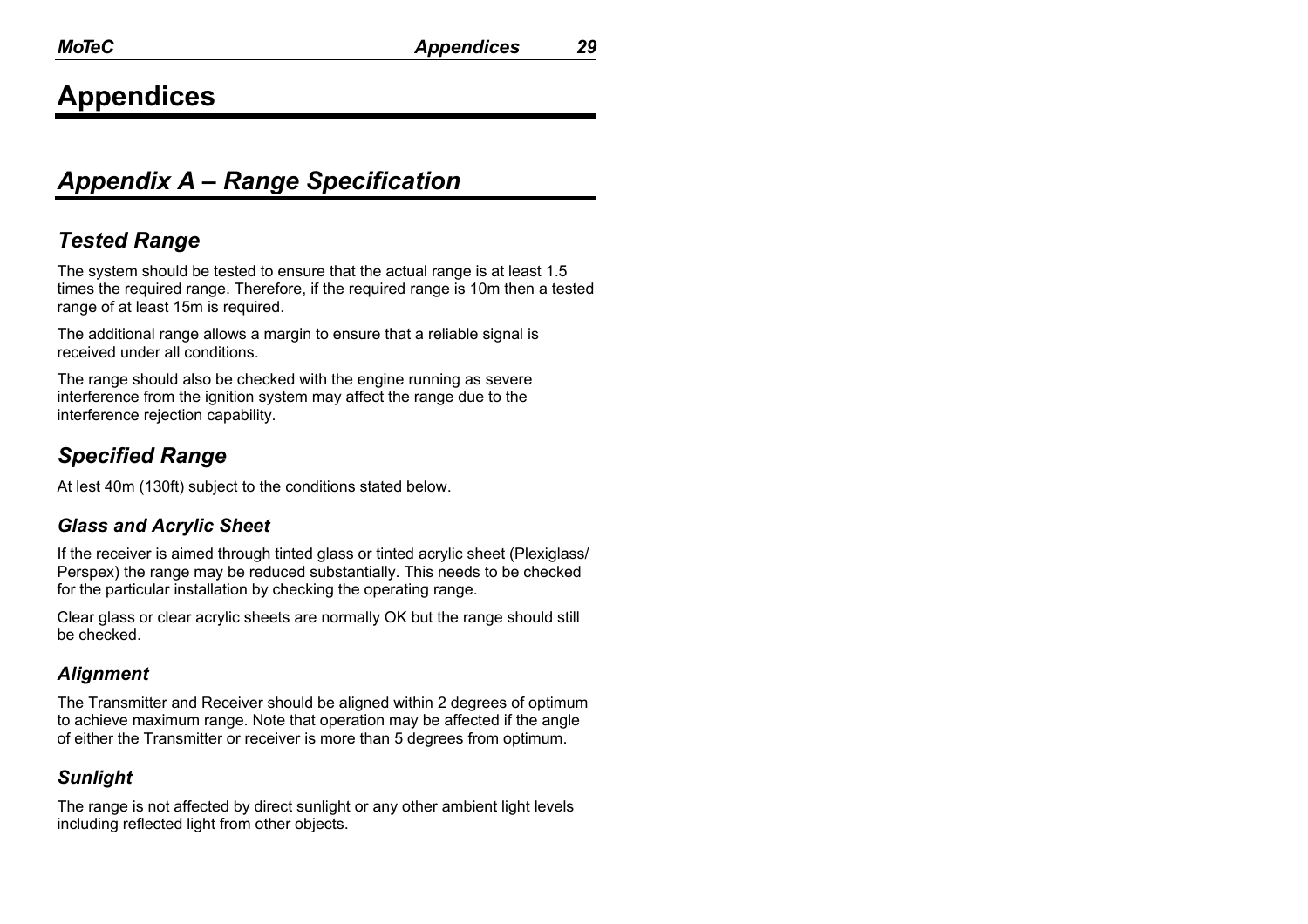### *30 Appendices*

#### *Rain*

Rain will affect the range slightly. This is allowed for in the 'Tested Range' calculation above.

Note that water and dirt should be removed from the lenses of the transmitter and receiver to ensure optimum operation.

### *Transmitter Battery Voltage*

The transmitter battery voltage does not affect the range as long as the Transmitter LED is green (Battery Voltage > 10.5V)

### *Transmitter Temperature*

High temperatures in the Transmitter will affect the range slightly. This is allowed for in the 'Tested Range' calculation above.

### *Transmitter Age*

The range will reduce slightly as the Transmitter ages due to a reduction in the Infrared diode efficiency.

### *Vehicle Speed*

The vehicle speed does not affect the range (up to 300km/hr)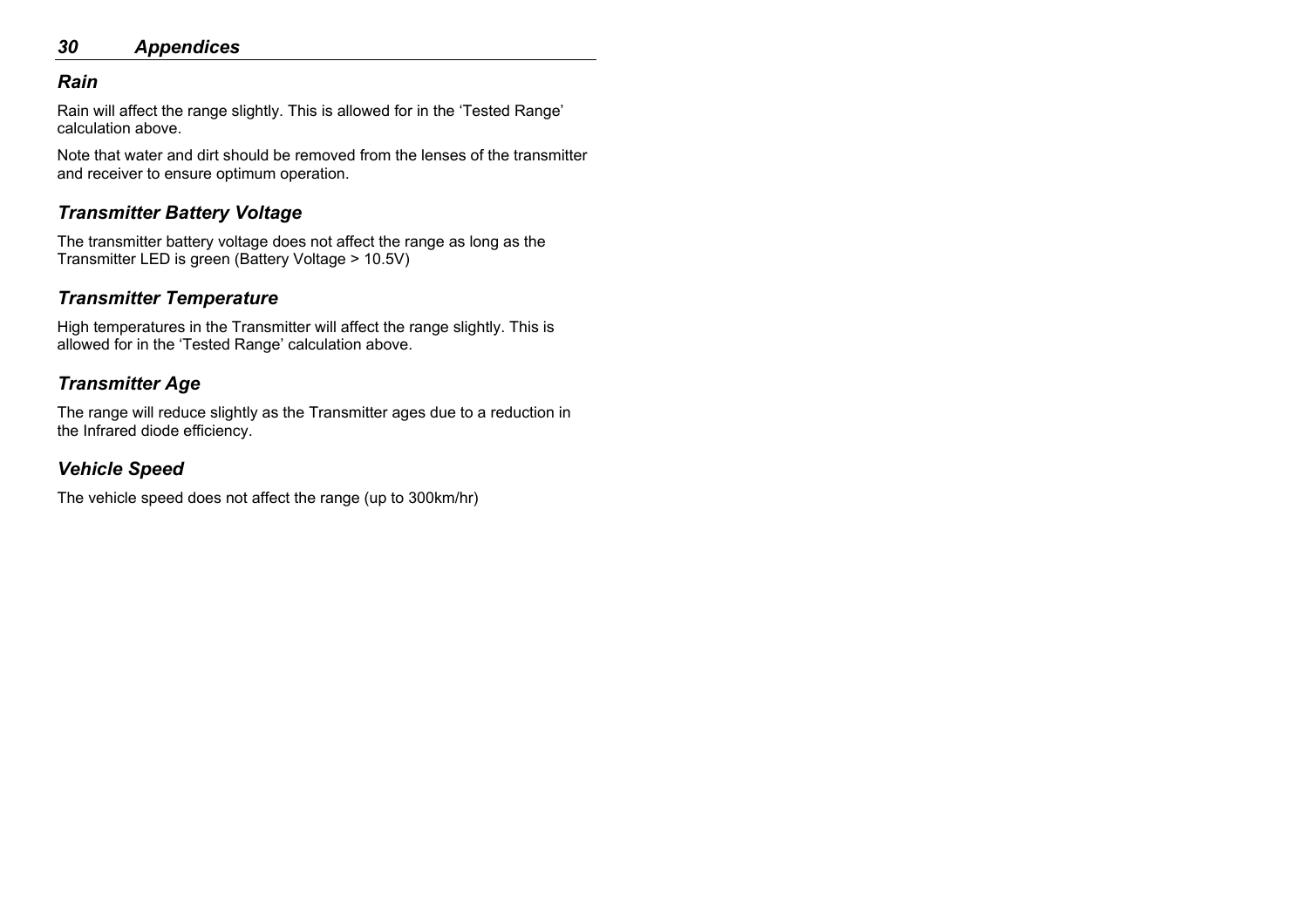## *Appendix B – BTX Specifications*

### *BTX (Beacon Transmitter)*

### *Mating Connector*

Connector: Hirschman CM06EA14S-7S

#### *Electrical*

Operating Voltage Range: 10.5V to 16V Operating Current: 70mA typical

#### *Environmental*

Operating Temperature Range: -10C to 85°C Internal

#### *Battery*

An external battery is required. Recommend Battery Type: Sealed lead acid Recommended Capacity: 10Ahr or greater (approx 4 days operation)

### *Alignment*

Within 5 degrees of optimum (preferably 2 degrees).

### *Minimum Spacing*

The distance between adjacent transmitters must be greater than 6m (20ft)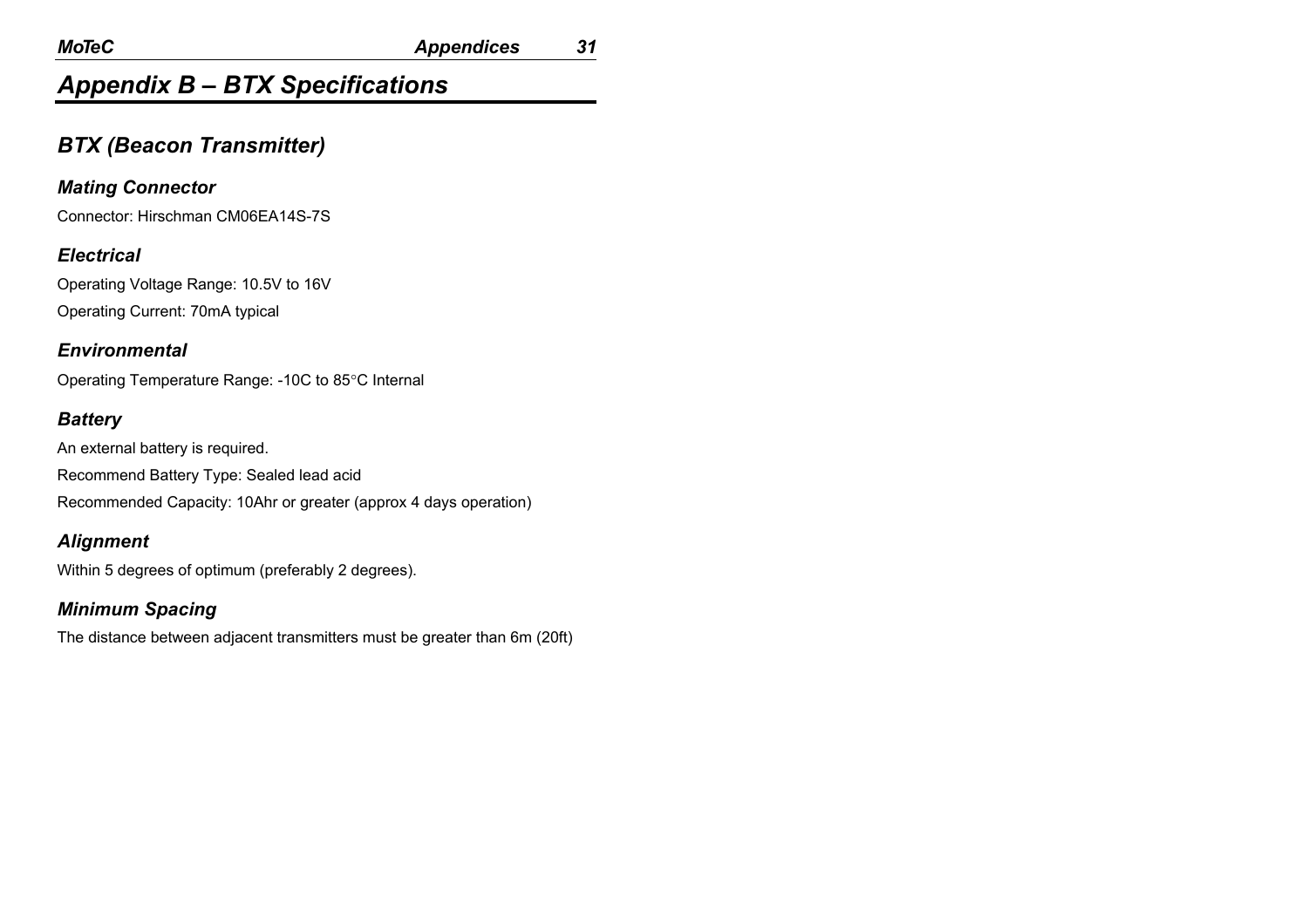#### *32 Appendices*

## *Appendix C – BR2 Specifications*

#### *Mating Connector*

Deutsch AS606-05SN-HE or ASL606-05SN-HE.

#### *Electrical*

Operating Voltage Range: 6.5V to 15V (8V from ADL/ECU Preferred) (Reverse battery protected)

Operating Current: 80mA Typical

#### *Environmental*

Operating Temperature Range: -10C to 85°C Internal (70°C Ambient Typical)

### *Alignment*

Within 5 degrees of optimum (preferably 2 degrees).

### *Switched Output*

'Active Low', open collector type

Current Limited

The width of the output pulse represents the beacon transmitter number (tens and units only). From 0.2 sec to 1.7 sec depending on the number.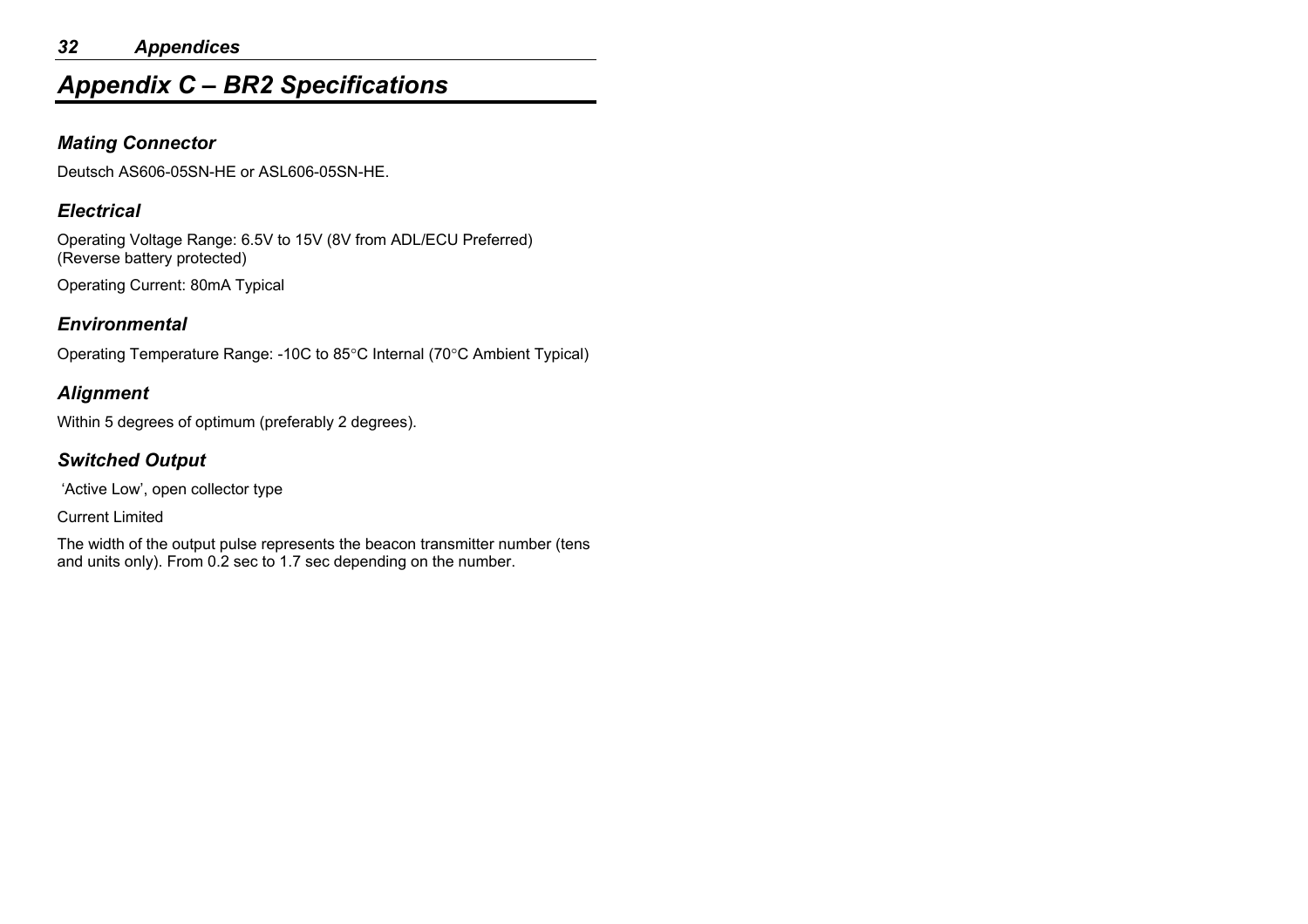## *Appendix D – BR2 CAN Messages*

The BR2 transmits a number of CAN messages to the ADL. These include messages that are only transmitted once per beacon event and periodic diagnostic messages that are transmitted 20 times per second. The messages are available as channels within the ADL.

### *Recommended Messages*

The following messages are the most useful for normal operation and should be ticked on in the BR2 CAN template, and should be logged to establish that the beacon system is performing correctly.

#### *Beacon*

Required by the ADL to function correctly. This channel must always be ticked on.

### *BR2 CAN Diagnostic*

Indicates if the BR2 is correctly communicating with the ADL via the CAN Bus.

Any number other than zero indicates that there is a problem. This could be due to a wiring fault, no Power at the BR2 or an internal problem with the BR2.

### *BR2 Diagnostic*

Internal error code. Should be 0 (or 100), any other code indicates an internal problem with the BR2.

The error codes are:

- 10 Configuration Version Error reload the configuration
- 11 Configuration CRC Error reload the configuration
- 31 CAN HW Error
- 34 CAN Warn Error
- 42 Configuration Write Error reload the configuration
- 100 Switched Output Error The Switched Output is not connected
- 101 Excessive Receiver Noise The BR2 is receiving too much electrical interference and may not work correctly.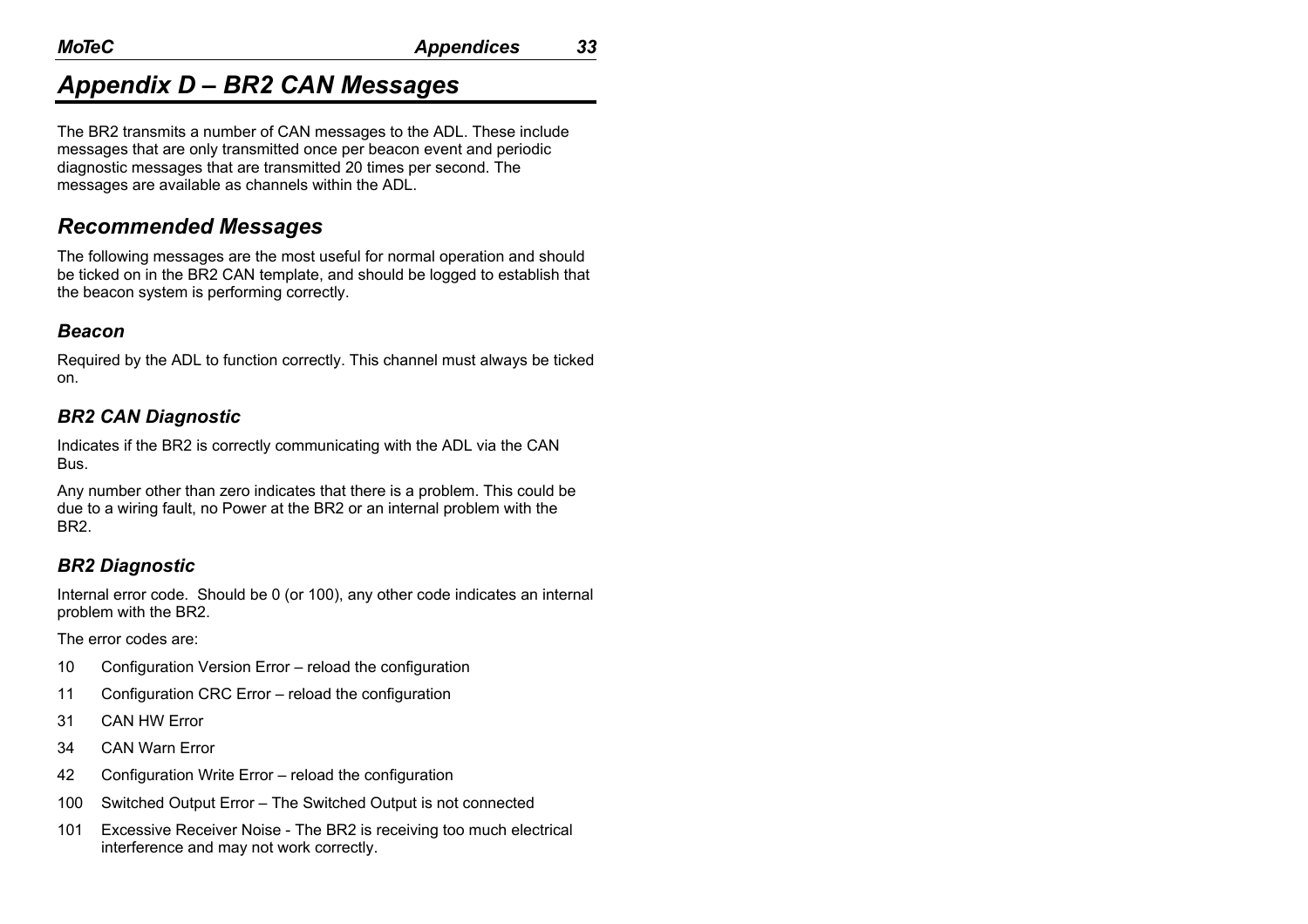Any other code indicates an internal problem

### *BR2 Valid Receptions*

The number of valid beacon patterns received in 50ms. This gives a good indication of signal quality and signal strength. The maximum number that can be recorded is dependent on the beacon *Mode* and *ID*, but never exceeds 21. Normally at least 10 receptions should be received and the number of receptions should be consistent from Lap to Lap. Note that the number of receptions will reduce slightly at very high speed.

If the number of receptions is low, it could be due to the Transmitter being placed too closely to another Transmitter.

Sent once per Beacon event.

### *BR2 Beacon Number*

The *Mode* and *ID* of the most recently detected beacon transmitter. If this channel is logged it will show all Beacon transmitters that the receiver detects.

BR2 Beacon Number = *Mode* x 100 + *ID*.

Sent once per Beacon event.

### *BR2 Beacon Count*

Increases for each unique beacon detected. If this number jumps by more than one then a weak beacon was received that did not meet the criteria for a valid beacon which is at least two beacon patterns in a 50ms window.

Sent once per Beacon event.

### *Battery Voltage at BR2*

The power supply voltage at the BR2

Must be in the range 6.5V to 15V (8V preferred).

### *Additional Messages*

The following messages are useful for detailed diagnostics.

### *BR2 Detection Time*

Gives an indication of the beacon beam width – this is the time between the first reception and last reception of the beacon pattern while in the detection window. This should normally be at least 25msec. The maximum is 50ms.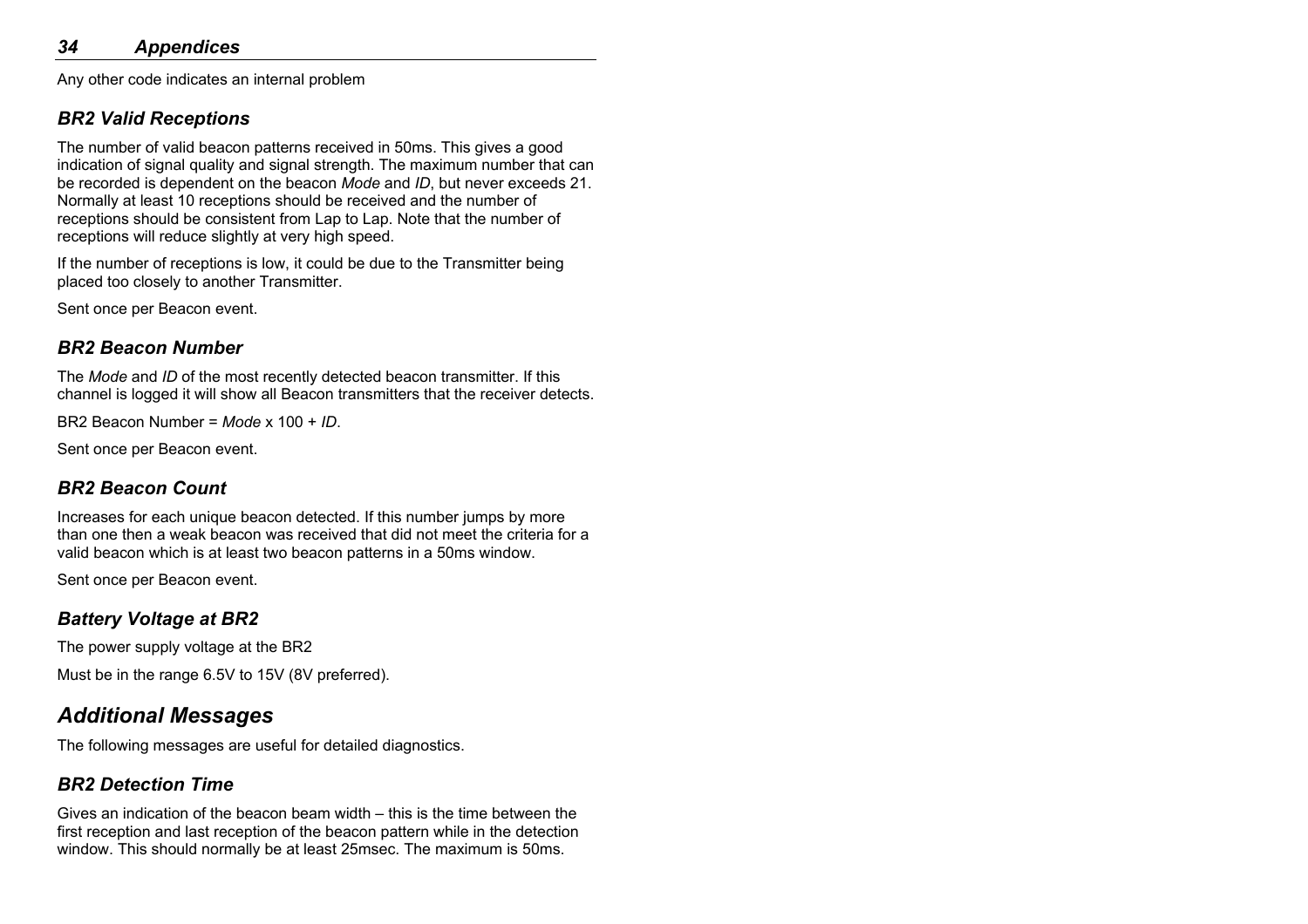Sent once per Beacon event.

### *BR2 Detector Background*

Indicates the average output of the receiver and is the signal level required to overcome background noise. This automatically increases in a noisy environment and decreases as ambient noise levels decrease. Typically around 2.5V

### *BR2 Latest Detector Peak*

Indicates the peak amplitude reached for the beacon currently being received or 0 if no current beacon

### *BR2 Detector Peak*

The peak amplitude of the beacon pulses detected by the receiver during the detection window at the time that the signal is considered a valid beacon signal.

Sent once per Beacon event.

### *BR2 Bias*

This channel gives an indication of the total infra-red load on the detector. This is typically around 2.5V but may increase to around 9V with direct sunlight.

### *BR2 Trigger Threshold*

The threshold currently in use for detecting beacon pulses. Typically around 0.05V and increases with vehicle noise. If this level gets too high then the range is reduced. An internal error is generated if this level is high enough to reduce the BR2 range below the minimum specified.

### *BR2 Secondary Threshold*

Not used

### *BR2 Noise Bits*

The number of noise pulses received so far. This may increase rapidly if an unknown IR source is transmitting towards the BR2 or a weak signal is being received.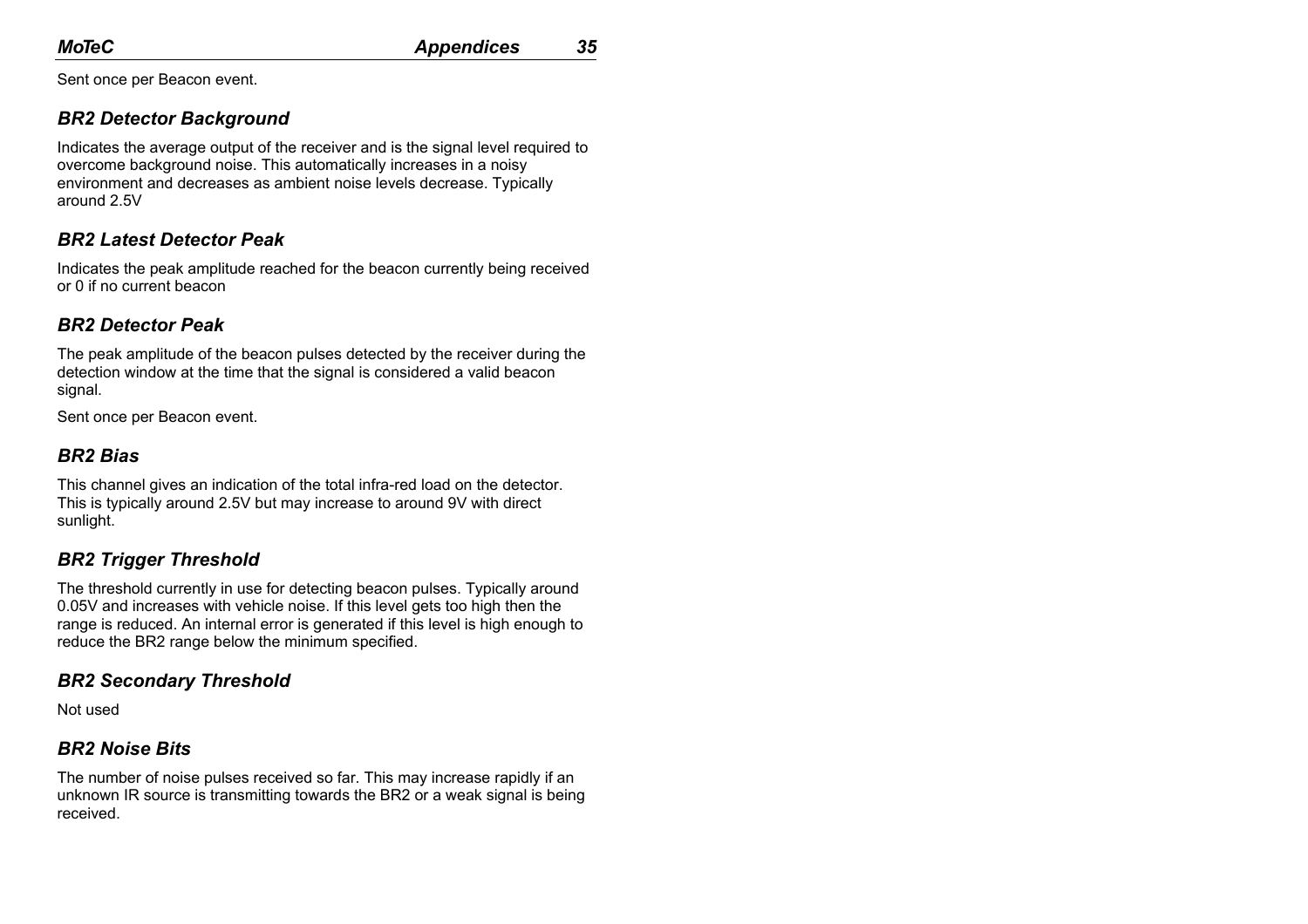### *36 Appendices*

### *BR2 Internal 10V*

Internal 10V supply voltage. The acceptable range is 9.8 to 11.2V

### *BR2 Internal 12V*

Internal 12V supply voltage. The acceptable range is 11.4 to 12.6V

### *Internal Temp BR2*

The internal temperature of the BR2 Maximum 85 °C

### *BR2 Reset Source:*

Normally 0 or 2, any other code indicates an internal problem.

### *BR2 Firmware Version*

Reports the version of the firmware in the BR2.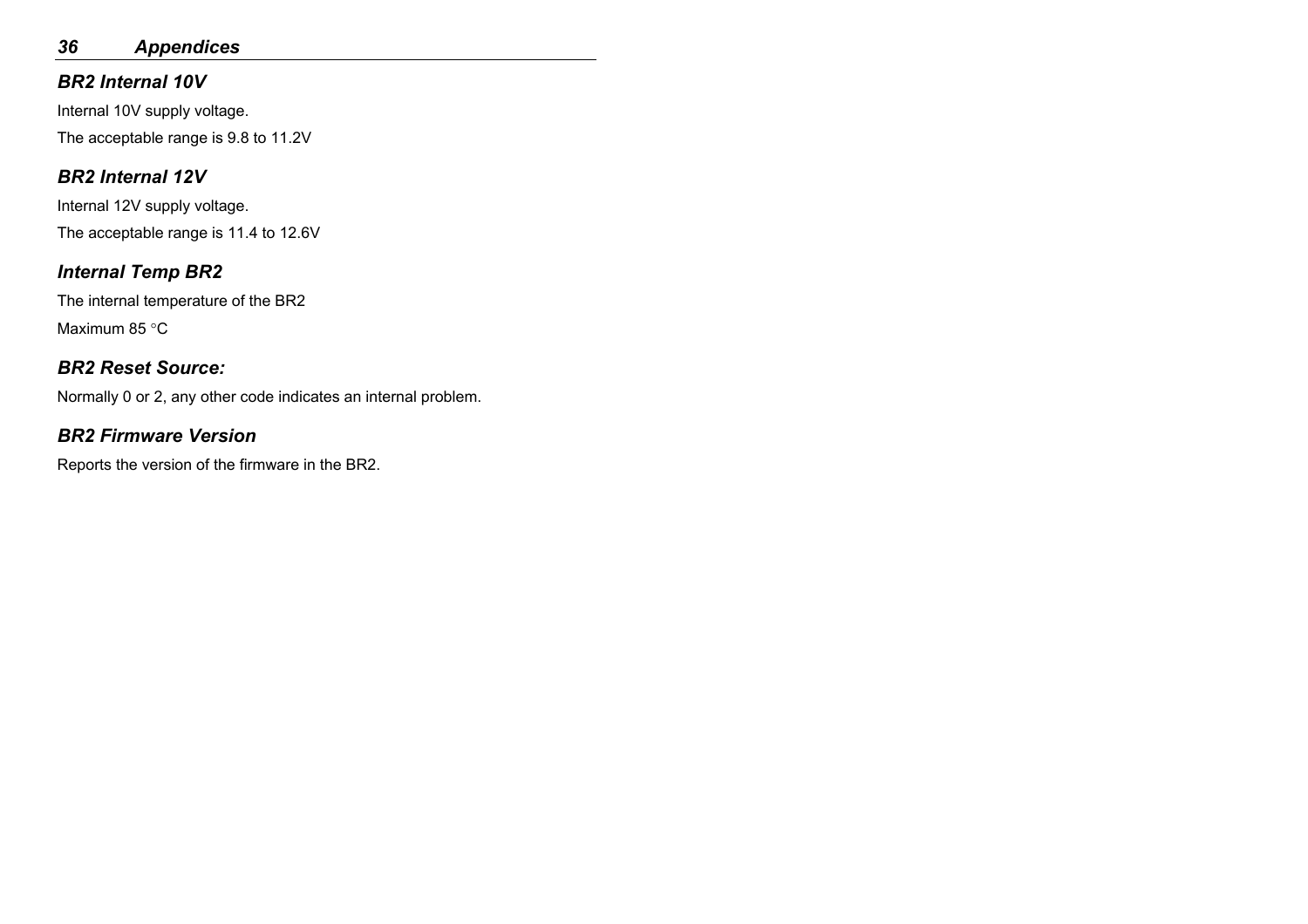## *Appendix E – BR2 LED Error Codes*

#### *2 Flashes: CAN Bus Error*

Cannot communicate on the CAN bus. There may be a wiring error or there are no other devices connected to the can bus that are powered.

If the intention is to use the Switched Output rather than CAN Bus, then the BR2 should be configured for Switched Output operation using the Configuration program.

### *3 Flashes: Excessive Receiver Noise*

The BR2 is receiving too much electrical interference and may not work correctly.

### *4 Flashes: Switched Output Error*

The Switched Output is not working correctly. The output may not be connected or it may be shorted to ground or shorted to power.

If the intention is to use the CAN Bus rather than the Switched Output then the BR2 is incorrectly configured to use the Switched Output and must be changed to CAN using the BR2 Configuration program.

### *5 Flashes: Internal Error*

One of the less common errors is present – the error code can be viewed via the ADL in the *BR2 Diagnostic* channel.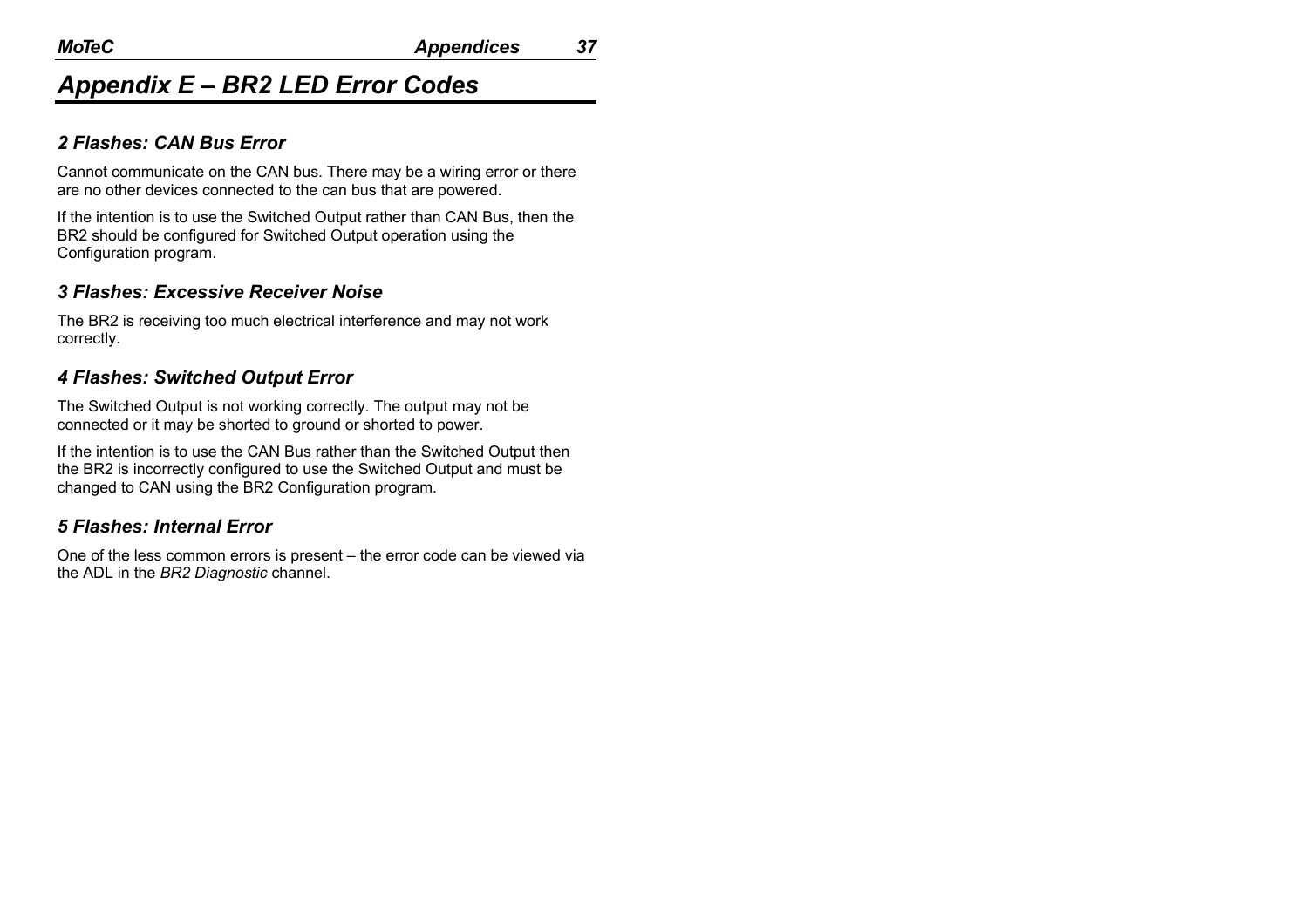## *Appendix F – BR2 Configuration Loom*

If the BR2 is not connected to the vehicle CAN Bus, then a standalone wiring loom is required to configure the BR2.

The wiring loom below provides power to the BR2 and to the *MoTeC* CAN Cable and allows the CAN Cable to communicate with the BR2.



### *BR2 Mating Connector*

Deutsch AS606-05SN-HE or ASL606-05SN-HE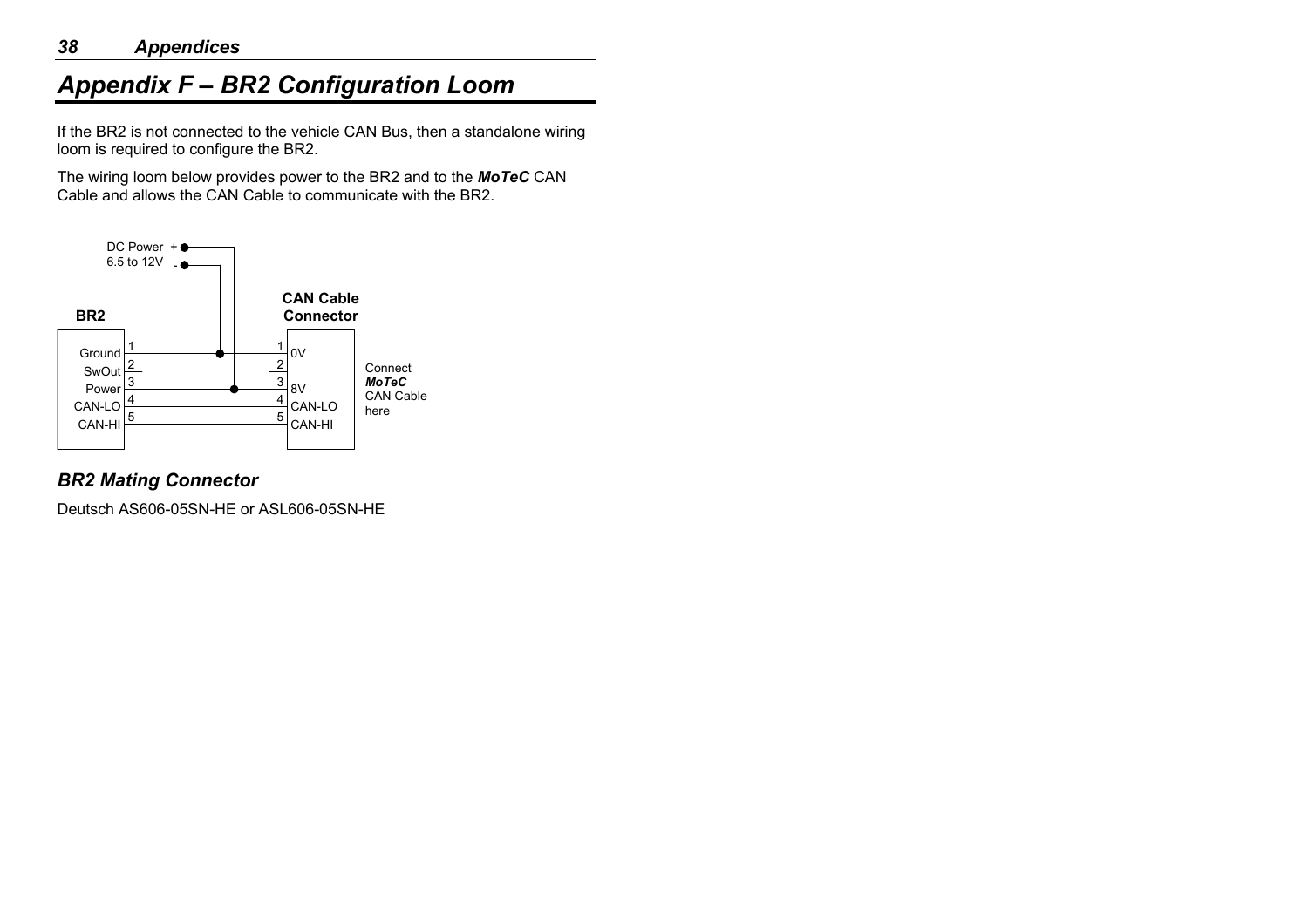## *Appendix G - Transmitter Wiring*

### *Mating Connector*

Connector: Hirschman CM06EA14S-7S

#### *Connections*

| <b>Pin Number</b> | <b>Wire Colour</b> | <b>Function</b> |
|-------------------|--------------------|-----------------|
|                   | Black              | Battery -       |
|                   |                    | Not Used        |
|                   | Red                | Battery +       |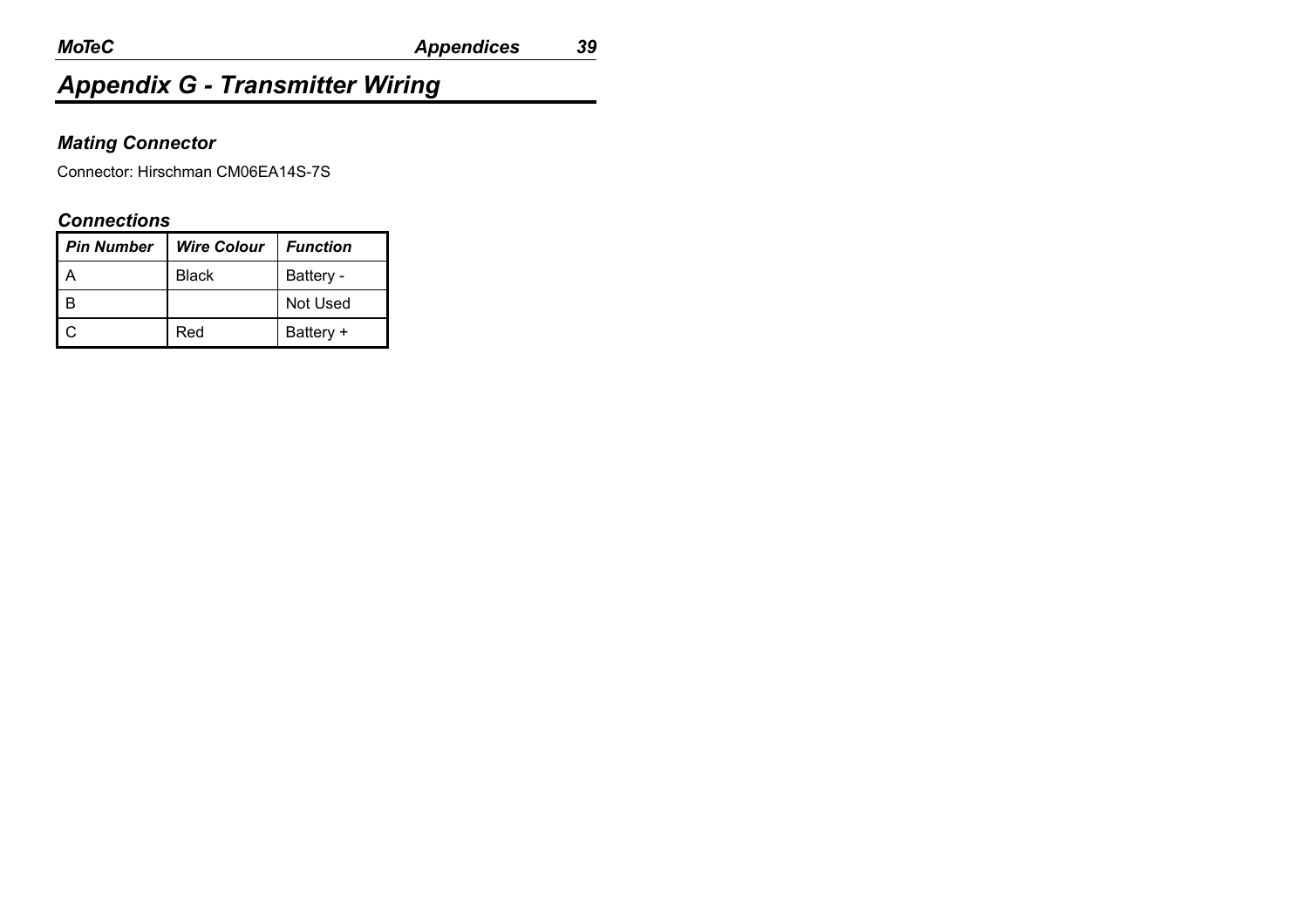#### *40 Appendices*

## *Appendix H – BR2 Wiring (Switched Output)*

The wiring shown below is used for the Switched Output connection method. This connection method is used for devices that do not support the CAN connection method.



### *BR2 Mating Connector*

Deutsch AS606-05SN-HE or ASL606-05SN-HE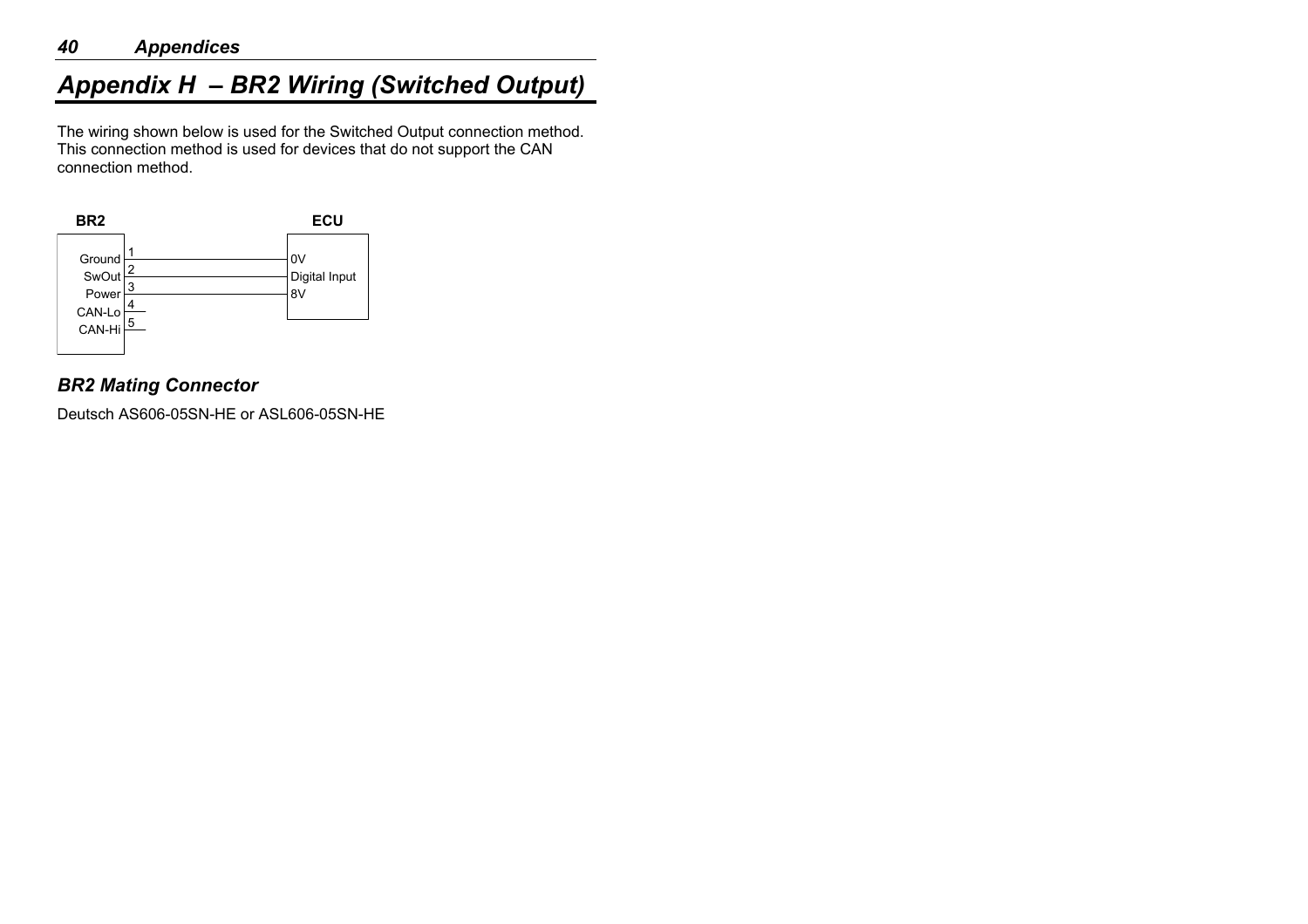## *Appendix J – BR2 Wiring (CAN)*

The wiring below shows how to connect the BR2 to the ADL when using the CAN connection method.

For more detail on the CAN Bus wiring refer to *Appendix K – General CAN Bus Wiring*.



#### *BR2 Mating Connector*

Deutsch AS606-05SN-HE or ASL606-05SN-HE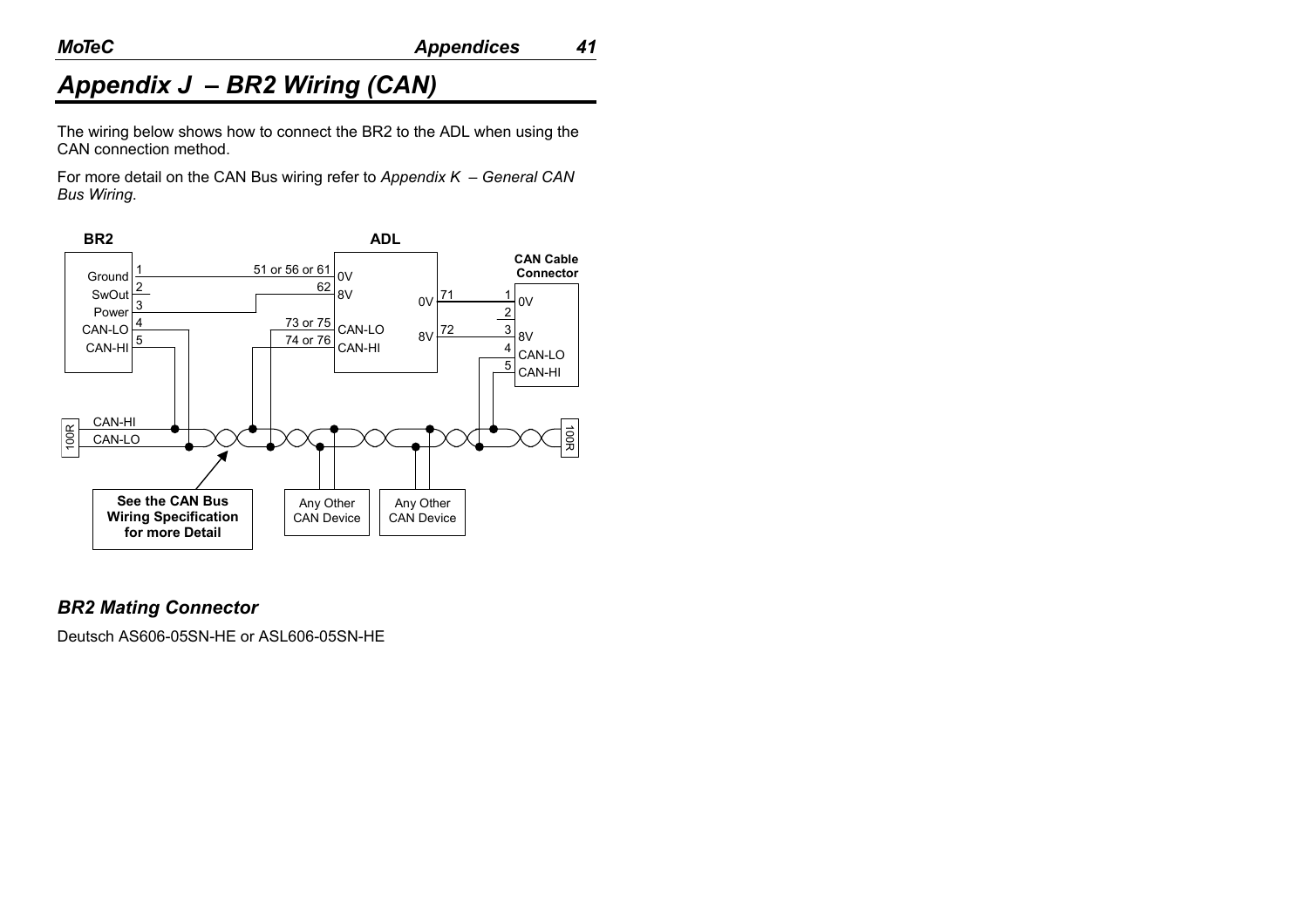## *Appendix K – General CAN Bus Wiring*

The CAN bus should consist of a twisted pair trunk with 100R (0.25Watt) terminating resistors at each end of the trunk.

The preferred cable for the trunk is 100R Data Cable but twisted 22# Tefzel is usually OK.

The maximum length of the bus is 16m (50ft) including the *MoTeC* CAN Cable (PC to CAN Bus Communications Cable)

CAN Devices (such as *MoTeC* ADL, BR2 etc) may be connected to the trunk with up to 500mm (20in) of twisted wire.

The connector for the CAN Communications Cable may also be connected to the trunk with up to 500mm (20in) of twisted wire and should be within 500mm of one end of the trunk. If desired two CAN Cable connectors may be used so that the *MoTeC* CAN Cable may be connected to either side of the vehicle. Both connectors must be within 500mm of each end of the trunk.



### *Short CAN Bus*

If the CAN Bus is less than 2m (7ft) long or there is only one CAN device then a single termination resistor may be used at the opposite end of the cable as the CAN Cable connector.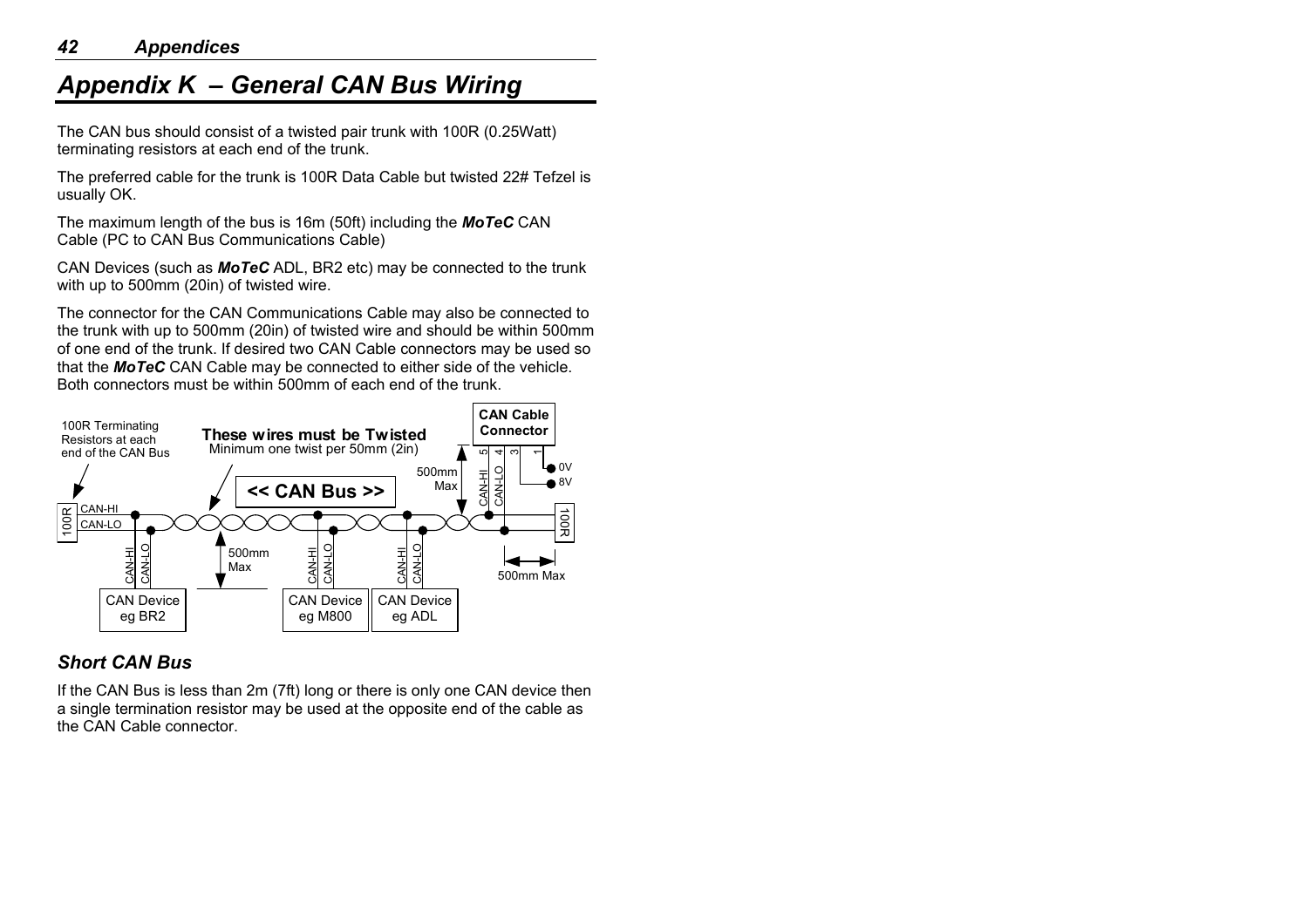## *Appendix L – BR2 Mounting Dimensions*